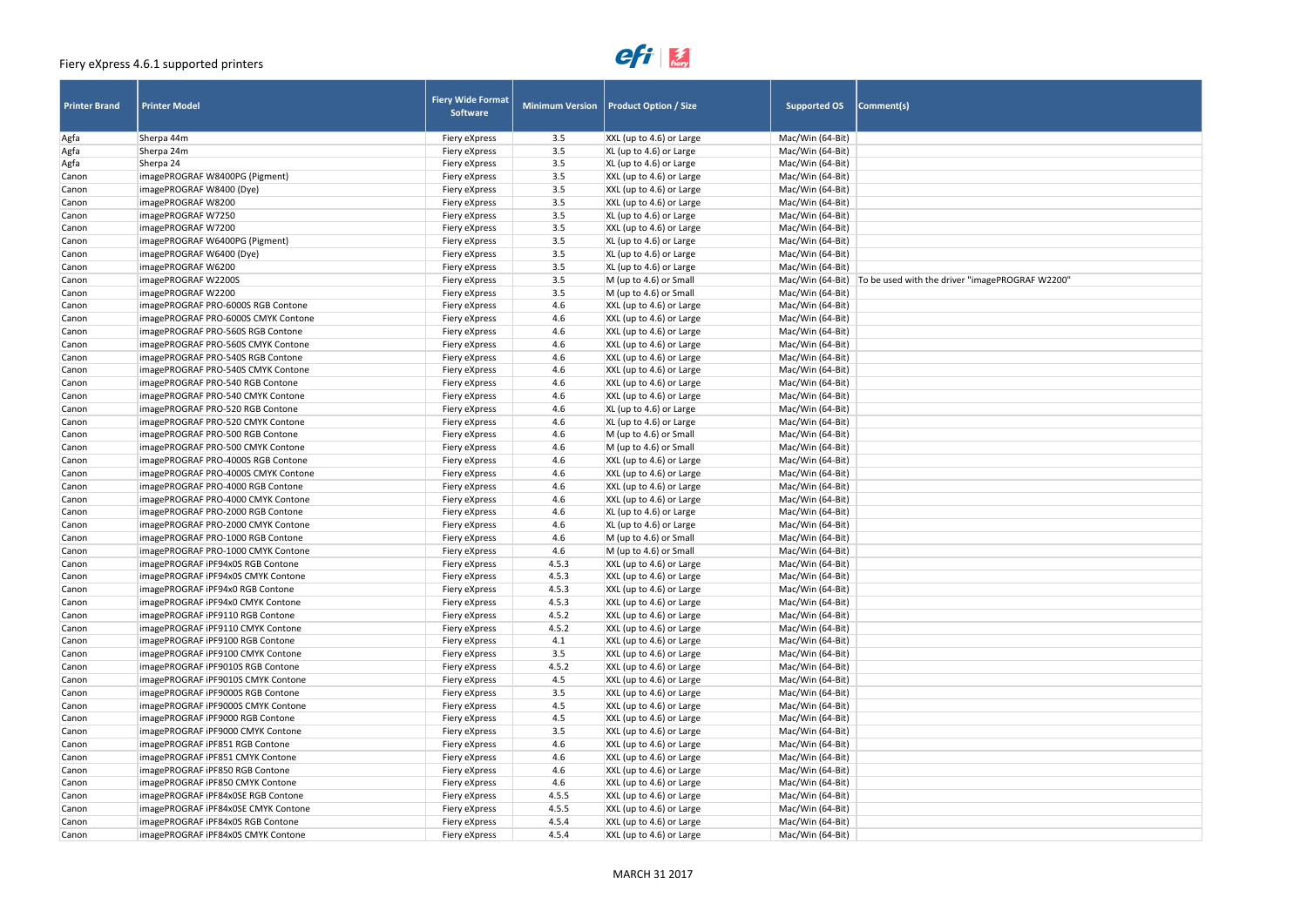### $e$ *f*  $\frac{1}{\text{few}}$

| Canon | imagePROGRAF iPF84x0 RGB Contone         | Fiery eXpress | 4.5.3   | XXL (up to 4.6) or Large    | Mac/Win (64-Bit) |
|-------|------------------------------------------|---------------|---------|-----------------------------|------------------|
| Canon | imagePROGRAF iPF84x0 CMYK Contone        | Fiery eXpress | 4.5.3   | XXL (up to 4.6) or Large    | Mac/Win (64-Bit) |
| Canon | imagePROGRAF iPF841 RGB Contone          | Fiery eXpress | 4.6     | XXL (up to 4.6) or Large    | Mac/Win (64-Bit) |
| Canon | imagePROGRAF iPF841 CMYK Contone         | Fiery eXpress | 4.6     | XXL (up to 4.6) or Large    | Mac/Win (64-Bit) |
| Canon | imagePROGRAF iPF840 RGB Contone          | Fiery eXpress | 4.6     | XXL (up to 4.6) or Large    | Mac/Win (64-Bit) |
| Canon | imagePROGRAF iPF840 CMYK Contone         | Fiery eXpress | 4.6     | XXL (up to 4.6) or Large    | Mac/Win (64-Bit) |
| Canon | imagePROGRAF iPF831 RGB Contone          | Fiery eXpress | 4.6     | XXL (up to 4.6) or Large    | Mac/Win (64-Bit) |
| Canon | imagePROGRAF iPF831 CMYK Contone         | Fiery eXpress | 4.6     | XXL (up to 4.6) or Large    | Mac/Win (64-Bit) |
| Canon | imagePROGRAF iPF8300S/8310S CMYK Contone | Fiery eXpress | 4.1.3   | XXL (up to 4.6) or Large    | Mac/Win (64-Bit) |
| Canon | imagePROGRAF iPF8300S RGB Contone        | Fiery eXpress | 4.1.3   | XXL (up to 4.6) or Large    | Mac/Win (64-Bit) |
| Canon | imagePROGRAF iPF8300/8310 RGB Contone    | Fiery eXpress | 4.1.2   | XXL (up to 4.6) or Large    | Mac/Win (64-Bit) |
| Canon | imagePROGRAF iPF8300/8310 CMYK Contone   | Fiery eXpress | 4.1     | XXL (up to 4.6) or Large    | Mac/Win (64-Bit) |
| Canon | imagePROGRAF iPF830 RGB Contone          | Fiery eXpress | 4.6     | XXL (up to 4.6) or Large    | Mac/Win (64-Bit) |
| Canon | imagePROGRAF iPF830 CMYK Contone         | Fiery eXpress | 4.6     | XXL (up to 4.6) or Large    | Mac/Win (64-Bit) |
| Canon | imagePROGRAF iPF825 CMYK Contone         | Fiery eXpress | 4.1.3   | XXL (up to 4.6) or Large    | Mac/Win (64-Bit) |
| Canon | imagePROGRAF iPF820 CMYK Contone         | Fiery eXpress | 3.5.1   | XXL (up to 4.6) or Large    | Mac/Win (64-Bit) |
| Canon | imagePROGRAF iPF815 CMYK Contone         | Fiery eXpress | 4.1.3   | XXL (up to 4.6) or Large    | Mac/Win (64-Bit) |
| Canon | imagePROGRAF iPF8110 RGB Contone         | Fiery eXpress | 4.5.2   | XXL (up to 4.6) or Large    | Mac/Win (64-Bit) |
| Canon | imagePROGRAF iPF8110 CMYK Contone        | Fiery eXpress | 4.5.2   | XXL (up to 4.6) or Large    | Mac/Win (64-Bit) |
| Canon | imagePROGRAF iPF8100 RGB Contone         | Fiery eXpress | 4.1     | XXL (up to 4.6) or Large    | Mac/Win (64-Bit) |
| Canon | imagePROGRAF iPF8100 CMYK Contone        | Fiery eXpress | 3.5     | $ XXL$ (up to 4.6) or Large | Mac/Win (64-Bit) |
| Canon | imagePROGRAF iPF810 CMYK Contone         | Fiery eXpress | 3.5.1   | XXL (up to 4.6) or Large    | Mac/Win (64-Bit) |
| Canon | imagePROGRAF iPF8010S RGB Contone        | Fiery eXpress | 4.5.2   | XXL (up to 4.6) or Large    | Mac/Win (64-Bit) |
| Canon | imagePROGRAF iPF8010S CMYK Contone       | Fiery eXpress | 4.5.2   | XXL (up to 4.6) or Large    | Mac/Win (64-Bit) |
| Canon | imagePROGRAF iPF8000S RGB Contone        | Fiery eXpress | 4.5     | XXL (up to 4.6) or Large    | Mac/Win (64-Bit) |
| Canon | imagePROGRAF iPF8000S CMYK Contone       | Fiery eXpress | 3.5     | XXL (up to 4.6) or Large    | Mac/Win (64-Bit) |
| Canon | imagePROGRAF iPF8000 RGB Contone         | Fiery eXpress | 4.5     | XXL (up to 4.6) or Large    | Mac/Win (64-Bit) |
| Canon | imagePROGRAF iPF8000 CMYK Contone        | Fiery eXpress | 3.5     | XXL (up to 4.6) or Large    | Mac/Win (64-Bit) |
| Canon | imagePROGRAF iPF786 RGB Contone          | Fiery eXpress | 4.5.5   | XXL (up to 4.6) or Large    | Mac/Win (64-Bit) |
| Canon | imagePROGRAF iPF786 CMYK Contone         | Fiery eXpress | 4.5.5   | XXL (up to 4.6) or Large    | Mac/Win (64-Bit) |
| Canon | imagePROGRAF iPF785 RGB Contone          | Fiery eXpress | 4.5.5   | XXL (up to 4.6) or Large    | Mac/Win (64-Bit) |
| Canon | imagePROGRAF iPF785 CMYK Contone         | Fiery eXpress | 4.5.5   | XXL (up to 4.6) or Large    | Mac/Win (64-Bit) |
| Canon | imagePROGRAF iPF781 RGB Contone          | Fiery eXpress | 4.5.5   | XXL (up to 4.6) or Large    | Mac/Win (64-Bit) |
| Canon | imagePROGRAF iPF781 CMYK Contone         | Fiery eXpress | 4.5.5   | XXL (up to 4.6) or Large    | Mac/Win (64-Bit) |
| Canon | imagePROGRAF iPF780 RGB Contone          | Fiery eXpress | 4.5.5   | XXL (up to 4.6) or Large    | Mac/Win (64-Bit) |
| Canon | imagePROGRAF iPF780 CMYK Contone         | Fiery eXpress | 4.5.5   | XXL (up to 4.6) or Large    | Mac/Win (64-Bit) |
| Canon | imagePROGRAF iPF771 RGB Contone          | Fiery eXpress | 4.5.6   | XXL (up to 4.6) or Large    | Mac/Win (64-Bit) |
| Canon | imagePROGRAF iPF771 CMYK Contone         | Fiery eXpress | 4.5.6   | XXL (up to 4.6) or Large    | Mac/Win (64-Bit) |
| Canon | imagePROGRAF iPF770 RGB Contone          | Fiery eXpress | 4.5.6   | XXL (up to 4.6) or Large    | Mac/Win (64-Bit) |
| Canon | imagePROGRAF iPF770 CMYK Contone         | Fiery eXpress | 4.5.6   | XXL (up to 4.6) or Large    | Mac/Win (64-Bit) |
| Canon | imagePROGRAF iPF765 RGB Contone          | Fiery eXpress | 4.5.4   | XXL (up to 4.6) or Large    | Mac/Win (64-Bit) |
| Canon | imagePROGRAF iPF765 CMYK Contone         | Fiery eXpress | 4.5.4   | XXL (up to 4.6) or Large    | Mac/Win (64-Bit) |
| Canon | imagePROGRAF iPF760 RGB Contone          | Fiery eXpress | 4.5.4   | XXL (up to 4.6) or Large    | Mac/Win (64-Bit) |
| Canon | imagePROGRAF iPF760 CMYK Contone         | Fiery eXpress | 4.5.4   | XXL (up to 4.6) or Large    | Mac/Win (64-Bit) |
| Canon | imagePROGRAF iPF755 CMYK Contone         | Fiery eXpress | 4.1     | XXL (up to 4.6) or Large    | Mac/Win (64-Bit) |
| Canon | imagePROGRAF iPF750 CMYK Contone         | Fiery eXpress | 4.1     | XXL (up to 4.6) or Large    | Mac/Win (64-Bit) |
| Canon | imagePROGRAF iPF720 CMYK Contone         | Fiery eXpress | 3.5     | XXL (up to 4.6) or Large    | Mac/Win (64-Bit) |
| Canon | imagePROGRAF iPF710 CMYK Contone         | Fiery eXpress | $3.5\,$ | XXL (up to 4.6) or Large    | Mac/Win (64-Bit) |
| Canon | imagePROGRAF iPF700 CMYK Contone         | Fiery eXpress | 3.5     | XXL (up to 4.6) or Large    | Mac/Win (64-Bit) |
| Canon | imagePROGRAF iPF686 RGB Contone          | Fiery eXpress | 4.5.5   | $XL$ (up to 4.6) or Large   | Mac/Win (64-Bit) |
| Canon | imagePROGRAF iPF686 CMYK Contone         | Fiery eXpress | 4.5.5   | $XL$ (up to 4.6) or Large   | Mac/Win (64-Bit) |
| Canon | imagePROGRAF iPF685 RGB Contone          | Fiery eXpress | 4.5.5   | $XL$ (up to 4.6) or Large   | Mac/Win (64-Bit) |
| Canon | imagePROGRAF iPF685 CMYK Contone         | Fiery eXpress | 4.5.5   | $XL$ (up to 4.6) or Large   | Mac/Win (64-Bit) |
| Canon | imagePROGRAF iPF681 RGB Contone          | Fiery eXpress | 4.5.5   | $XL$ (up to 4.6) or Large   | Mac/Win (64-Bit) |
| Canon | imagePROGRAF iPF681 CMYK Contone         | Fiery eXpress | 4.5.5   | $XL$ (up to 4.6) or Large   | Mac/Win (64-Bit) |
| Canon | imagePROGRAF iPF680 RGB Contone          | Fiery eXpress | 4.5.5   | XL (up to 4.6) or Large     | Mac/Win (64-Bit) |
| Canon | imagePROGRAF iPF680 CMYK Contone         | Fiery eXpress | 4.5.5   | $XL$ (up to 4.6) or Large   | Mac/Win (64-Bit) |
| Canon | imagePROGRAF iPF671 RGB Contone          | Fiery eXpress | 4.5.6   | $XL$ (up to 4.6) or Large   | Mac/Win (64-Bit) |
| Canon | imagePROGRAF iPF671 CMYK Contone         | Fiery eXpress | 4.5.6   | XL (up to 4.6) or Large     | Mac/Win (64-Bit) |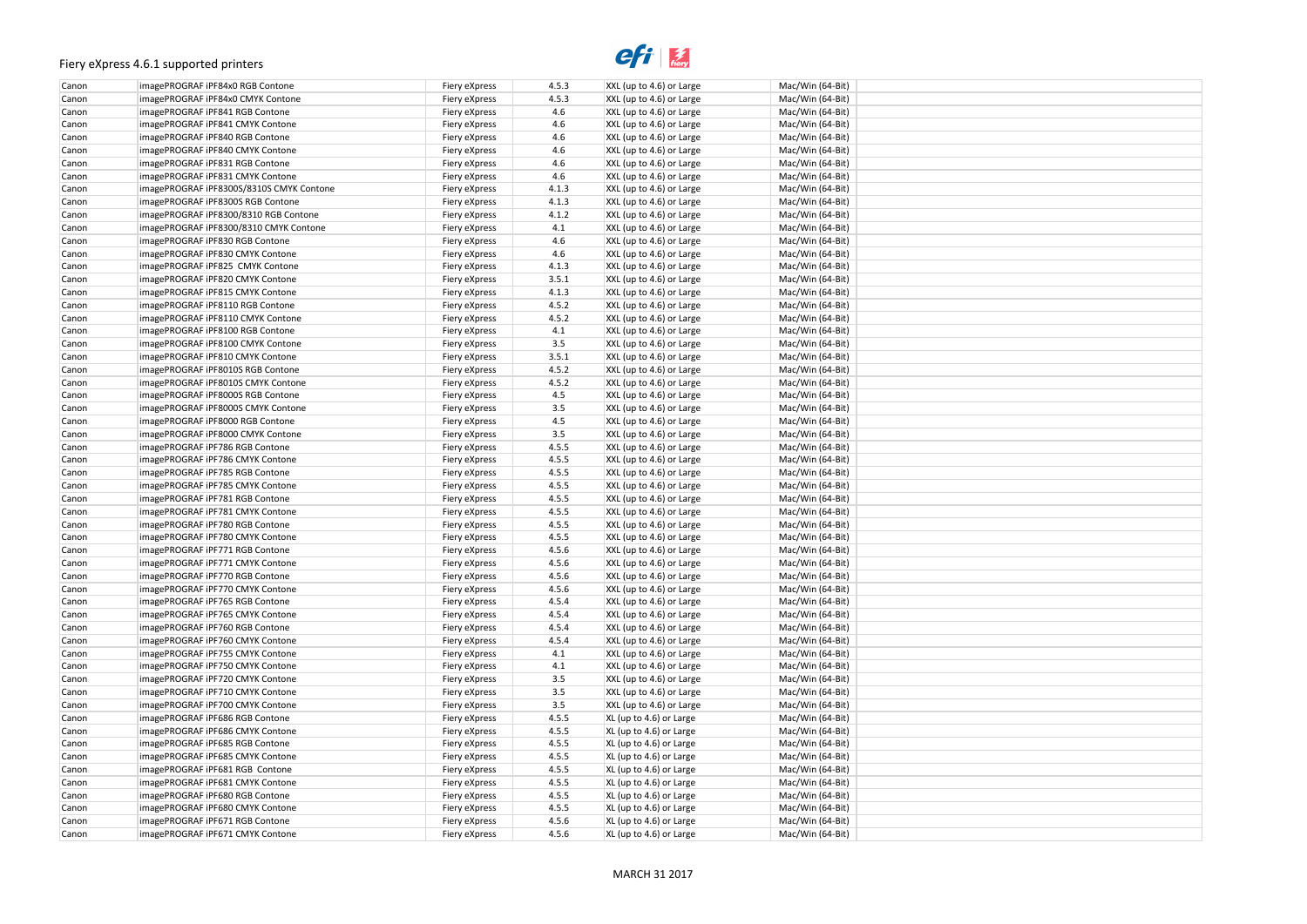# $e$ *fi*  $\frac{1}{\text{f}}$

| otometer |  |
|----------|--|
| otometer |  |
| otometer |  |
| otometer |  |
|          |  |
|          |  |
|          |  |
|          |  |
|          |  |
|          |  |
|          |  |
|          |  |
|          |  |
|          |  |
|          |  |
|          |  |
|          |  |
|          |  |
|          |  |
|          |  |
|          |  |
|          |  |
|          |  |
|          |  |
|          |  |
|          |  |
|          |  |
|          |  |
|          |  |
|          |  |
|          |  |
|          |  |
|          |  |
|          |  |
|          |  |
|          |  |
|          |  |
|          |  |
|          |  |
|          |  |
|          |  |
|          |  |
|          |  |
|          |  |
|          |  |
|          |  |
|          |  |
|          |  |
|          |  |
|          |  |
|          |  |
|          |  |
|          |  |
|          |  |
|          |  |
|          |  |
|          |  |
|          |  |
|          |  |
|          |  |

| Canon        | imagePROGRAF iPF670 RGB Contone                                   | Fiery eXpress | 4.5.6   | $XL$ (up to 4.6) or Large        | Mac/Win (64-Bit) |                                                          |
|--------------|-------------------------------------------------------------------|---------------|---------|----------------------------------|------------------|----------------------------------------------------------|
| Canon        | imagePROGRAF iPF670 CMYK Contone                                  | Fiery eXpress | 4.5.6   | $XL$ (up to 4.6) or Large        | Mac/Win (64-Bit) |                                                          |
| Canon        | imagePROGRAF iPF655 CMYK Contone                                  | Fiery eXpress | 4.1     | $XL$ (up to 4.6) or Large        | Mac/Win (64-Bit) |                                                          |
| Canon        | imagePROGRAF iPF650 CMYK Contone                                  | Fiery eXpress | 4.1     | $XL$ (up to 4.6) or Large        | Mac/Win (64-Bit) |                                                          |
| Canon        | imagePROGRAF iPF64x0SE RGB Contone                                | Fiery eXpress | 4.5.5   | $XL$ (up to 4.6) or Large        | Mac/Win (64-Bit) |                                                          |
| Canon        | imagePROGRAF iPF64x0SE CMYK Contone                               | Fiery eXpress | 4.5.5   | $XL$ (up to 4.6) or Large        | Mac/Win (64-Bit) |                                                          |
| Canon        | imagePROGRAF iPF64x0S RGB Contone                                 | Fiery eXpress | 4.5.4   | $XL$ (up to 4.6) or Large        |                  | Mac/Win (64-Bit) Supports the internal spectrophotometer |
| Canon        | imagePROGRAF iPF64x0S CMYK Contone                                | Fiery eXpress | 4.5.4   | $XL$ (up to 4.6) or Large        |                  | Mac/Win (64-Bit) Supports the internal spectrophotometer |
| Canon        | imagePROGRAF iPF64x0 RGB Contone                                  | Fiery eXpress | 4.5.3   | XL (up to 4.6) or Large          |                  | Mac/Win (64-Bit) Supports the internal spectrophotometer |
| Canon        | imagePROGRAF iPF64x0 CMYK Contone                                 | Fiery eXpress | 4.5.3   | $XL$ (up to 4.6) or Large        |                  | Mac/Win (64-Bit) Supports the internal spectrophotometer |
| Canon        | imagePROGRAF iPF6350 RGB Contone                                  | Fiery eXpress | 4.1.2   | XL (up to 4.6) or Large          | Mac/Win (64-Bit) |                                                          |
| Canon        | imagePROGRAF iPF6350 CMYK Contone                                 | Fiery eXpress | 4.1.2   | XL (up to 4.6) or Large          | Mac/Win (64-Bit) |                                                          |
| Canon        | imagePROGRAF iPF6300S RGB Contone                                 | Fiery eXpress | 4.1.3   | XL (up to 4.6) or Large          | Mac/Win (64-Bit) |                                                          |
|              | imagePROGRAF iPF6300S CMYK Contone                                |               |         |                                  |                  |                                                          |
| Canon        |                                                                   | Fiery eXpress | 4.1.3   | XL (up to 4.6) or Large          | Mac/Win (64-Bit) |                                                          |
| Canon        | imagePROGRAF iPF6300 RGB Contone                                  | Fiery eXpress | 4.1.2   | $XL$ (up to 4.6) or Large        | Mac/Win (64-Bit) |                                                          |
| Canon        | imagePROGRAF iPF6300 CMYK Contone                                 | Fiery eXpress | 4.1.2   | XL (up to 4.6) or Large          | Mac/Win (64-Bit) |                                                          |
| Canon        | imagePROGRAF iPF6200 RGB Contone                                  | Fiery eXpress | 4.1     | $XL$ (up to 4.6) or Large        | Mac/Win (64-Bit) |                                                          |
| Canon        | imagePROGRAF iPF6200 CMYK Contone                                 | Fiery eXpress | 3.5.1   | $XL$ (up to 4.6) or Large        | Mac/Win (64-Bit) |                                                          |
| Canon        | imagePROGRAF iPF6100 RGB Contone                                  | Fiery eXpress | 4.1     | $XL$ (up to 4.6) or Large        | Mac/Win (64-Bit) |                                                          |
| Canon        | imagePROGRAF iPF6100 CMYK Contone                                 | Fiery eXpress | 3.5     | $XL$ (up to 4.6) or Large        | Mac/Win (64-Bit) |                                                          |
| Canon        | imagePROGRAF iPF610 CMYK Contone                                  | Fiery eXpress | 3.5     | $XL$ (up to 4.6) or Large        | Mac/Win (64-Bit) |                                                          |
| Canon        | imagePROGRAF iPF605 CMYK Contone                                  | Fiery eXpress | 3.5     | XL (up to 4.6) or Large          | Mac/Win (64-Bit) |                                                          |
| Canon        | imagePROGRAF iPF6000S RGB Contone                                 | Fiery eXpress | 4.5     | $XL$ (up to 4.6) or Large        | Mac/Win (64-Bit) |                                                          |
| Canon        | imagePROGRAF iPF6000S CMYK Contone                                | Fiery eXpress | 3.5.1   | $XL$ (up to 4.6) or Large        | Mac/Win (64-Bit) |                                                          |
| Canon        | imagePROGRAF iPF600 CMYK Contone                                  | Fiery eXpress | 3.5     | XL (up to 4.6) or Large          | Mac/Win (64-Bit) |                                                          |
| Canon        | imagePROGRAF iPF5100 RGB Contone                                  | Fiery eXpress | 4.1     | M (up to 4.6) or Small           | Mac/Win (64-Bit) |                                                          |
| Canon        | imagePROGRAF iPF5100 CMYK Contone                                 | Fiery eXpress | $3.5\,$ | $M$ (up to 4.6) or Small         | Mac/Win (64-Bit) |                                                          |
| Canon        | imagePROGRAF iPF510 CMYK Contone                                  | Fiery eXpress | $3.5\,$ | $M$ (up to 4.6) or Small         | Mac/Win (64-Bit) |                                                          |
| Canon        | imagePROGRAF iPF5000 CMYK Contone                                 | Fiery eXpress | $3.5\,$ | $M$ (up to 4.6) or Small         | Mac/Win (64-Bit) |                                                          |
| Canon        | imagePROGRAF iPF500 CMYK Contone                                  | Fiery eXpress | 3.5     | $M$ (up to 4.6) or Small         | Mac/Win (64-Bit) |                                                          |
| Encad        | NovaJet Pro 880                                                   | Fiery eXpress | 3.5     | XXL (up to 4.6) or Large         | Mac/Win (64-Bit) |                                                          |
| Encad        | NovaJet Pro 850                                                   | Fiery eXpress | $3.5\,$ | XXL (up to 4.6) or Large         | Mac/Win (64-Bit) |                                                          |
| Encad        | NovaJet Pro 750                                                   | Fiery eXpress | 3.5     | XXL (up to 4.6) or Large         | Mac/Win (64-Bit) |                                                          |
| Encad        | NovaJet Pro 736                                                   | Fiery eXpress | 3.5     | XXL (up to 4.6) or Large         | Mac/Win (64-Bit) |                                                          |
| Encad        | NovaJet Pro 1000i                                                 | Fiery eXpress | 3.5     | XXL (up to 4.6) or Large         | Mac/Win (64-Bit) |                                                          |
| EPSON        | SureColor SC-T7200(D) / 7270(D) / 7280(D) / 7250(D) RGB Contone   | Fiery eXpress | 4.5.6   | XXL (up to 4.6) or Large         | Mac/Win (64-Bit) |                                                          |
| EPSON        | SureColor SC-T7200(D) / 7270(D) / 7280(D) / 7250(D) CMYK Halftone | Fiery eXpress | 4.5.6   | XXL (up to 4.6) or Large         | Mac/Win (64-Bit) |                                                          |
| <b>EPSON</b> | SureColor SC-T7200(D) / 7270(D) / 7280(D) / 7250(D) CMYK Contone  | Fiery eXpress | 4.5.6   | XXL (up to 4.6) or Large         | Mac/Win (64-Bit) |                                                          |
| EPSON        | SureColor SC-T7000 RGB Contone                                    | Fiery eXpress | 4.5.3   | XXL (up to 4.6) or Large         | Mac/Win (64-Bit) |                                                          |
| EPSON        | SureColor SC-T7000 CMYK Contone                                   |               | 4.5.3   | XXL (up to 4.6) or Large         | Mac/Win (64-Bit) |                                                          |
|              | SureColor SC-T5200(D) / 5270(D) / 5280(D) / 5250(D) RGB Contone   | Fiery eXpress | 4.5.6   |                                  |                  |                                                          |
| EPSON        |                                                                   | Fiery eXpress | 4.5.6   | XXL (up to 4.6) or Large         | Mac/Win (64-Bit) |                                                          |
| EPSON        | SureColor SC-T5200(D) / 5270(D) / 5280(D) / 5250(D) Halftone      | Fiery eXpress |         | XXL (up to 4.6) or Large         | Mac/Win (64-Bit) |                                                          |
| EPSON        | SureColor SC-T5200(D) / 5270(D) / 5280(D) / 5250(D) CMYK Contone  | Fiery eXpress | 4.5.6   | XXL (up to 4.6) or Large         | Mac/Win (64-Bit) |                                                          |
| EPSON        | SureColor SC-T5000 RGB Contone                                    | Fiery eXpress | 4.5.3   | XXL (up to 4.6) or Large         | Mac/Win (64-Bit) |                                                          |
| EPSON        | SureColor SC-T5000 CMYK Contone                                   | Fiery eXpress | 4.5.3   | $\vert$ XXL (up to 4.6) or Large | Mac/Win (64-Bit) |                                                          |
| EPSON        | SureColor SC-T3200 / 3270 / 3280 / 3250 RGB Contone               | Fiery eXpress | 4.5.6   | $XL$ (up to 4.6) or Large        | Mac/Win (64-Bit) |                                                          |
| EPSON        | SureColor SC-T3200 / 3270 / 3280 / 3250 Halftone                  | Fiery eXpress | 4.5.6   | $XL$ (up to 4.6) or Large        | Mac/Win (64-Bit) |                                                          |
| EPSON        | SureColor SC-T3200 / 3270 / 3280 / 3250 CMYK Contone              | Fiery eXpress | 4.5.6   | $XL$ (up to 4.6) or Large        | Mac/Win (64-Bit) |                                                          |
| EPSON        | SureColor SC-T3000 RGB Contone                                    | Fiery eXpress | 4.5.3   | $XL$ (up to 4.6) or Large        | Mac/Win (64-Bit) |                                                          |
| EPSON        | SureColor SC-T3000 CMYK Contone                                   | Fiery eXpress | 4.5.3   | XL (up to 4.6) or Large          | Mac/Win (64-Bit) |                                                          |
| EPSON        | SureColor SC-S706x0 CMYK Contone                                  | Fiery eXpress | 4.5.3   | XXL (up to 4.6) or Large         | Mac/Win (64-Bit) |                                                          |
| EPSON        | SureColor SC-S506x0 CMYK Halftone                                 | Fiery eXpress | 4.5.4   | XXL (up to 4.6) or Large         | Mac/Win (64-Bit) |                                                          |
| EPSON        | SureColor SC-S506x0 CMYK Contone                                  | Fiery eXpress | 4.5.3   | XXL (up to 4.6) or Large         | Mac/Win (64-Bit) |                                                          |
| EPSON        | SureColor SC-S306x0 CMYK Halftone                                 | Fiery eXpress | 4.5.4   | XXL (up to 4.6) or Large         | Mac/Win (64-Bit) |                                                          |
| EPSON        | SureColor SC-S306x0 CMYK Contone                                  | Fiery eXpress | 4.5.1   | XXL (up to 4.6) or Large         | Mac/Win (64-Bit) |                                                          |
| EPSON        | SureColor SC-P90x0 RGB Contone                                    | Fiery eXpress | 4.6     | XXL (up to 4.6) or Large         | Mac/Win (64-Bit) |                                                          |
| EPSON        | SureColor SC-P90x0 CMYK Contone                                   | Fiery eXpress | 4.6     | XXL (up to 4.6) or Large         | Mac/Win (64-Bit) |                                                          |
|              |                                                                   |               |         |                                  |                  |                                                          |
| EPSON        | SureColor SC-P80x0 RGB Contone                                    | Fiery eXpress | 4.6     | XXL (up to 4.6) or Large         | Mac/Win (64-Bit) |                                                          |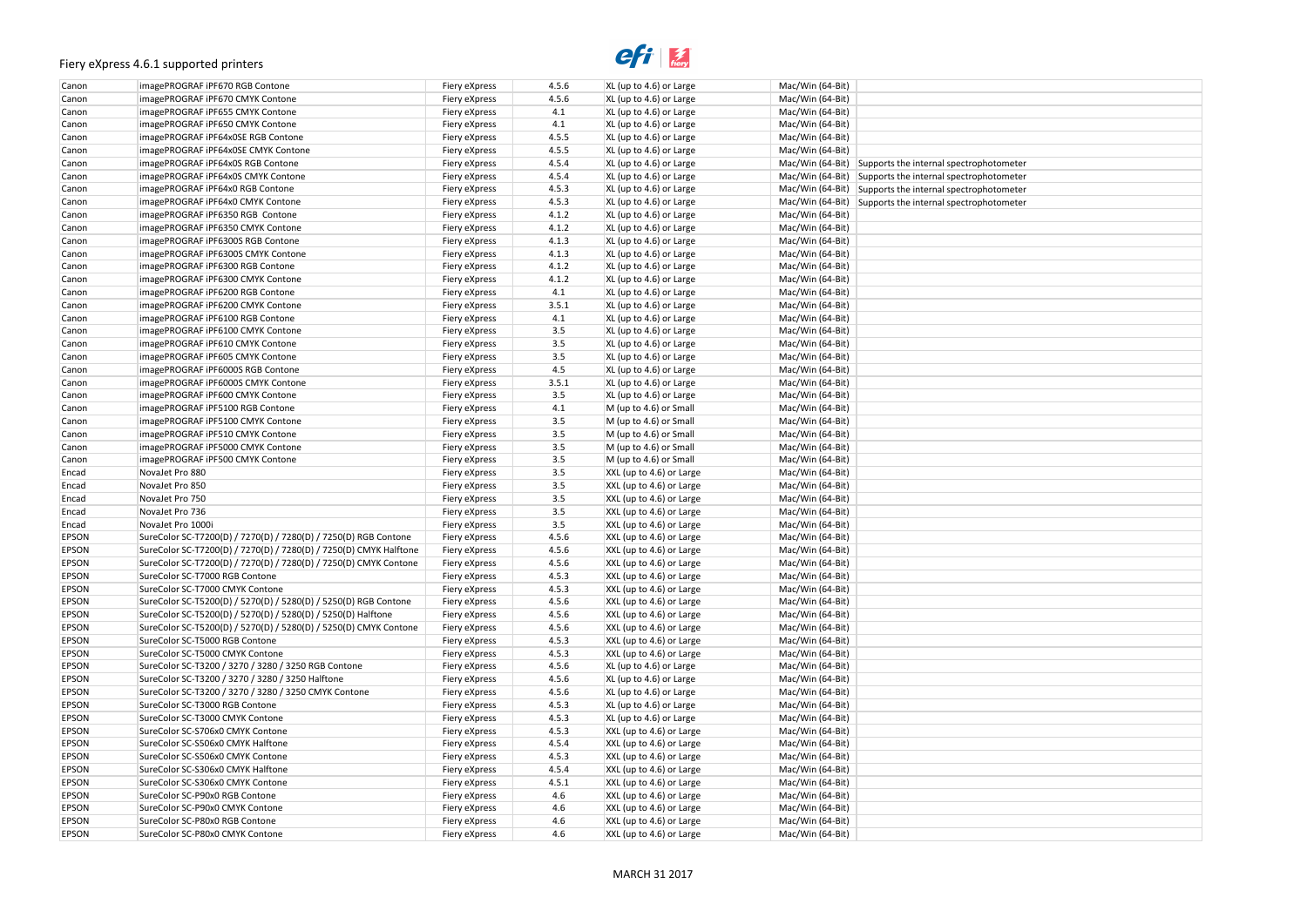# $e$ *fi*  $\frac{1}{\text{f}}$

| :ralphotometer<br>:ralphotometer |  |
|----------------------------------|--|
|                                  |  |
|                                  |  |
|                                  |  |
|                                  |  |
|                                  |  |
|                                  |  |
|                                  |  |
|                                  |  |
|                                  |  |
|                                  |  |
|                                  |  |
|                                  |  |
|                                  |  |
|                                  |  |
|                                  |  |
|                                  |  |
|                                  |  |
|                                  |  |
|                                  |  |
|                                  |  |
|                                  |  |
|                                  |  |
|                                  |  |
|                                  |  |
|                                  |  |
|                                  |  |
|                                  |  |
|                                  |  |
|                                  |  |
|                                  |  |
|                                  |  |
|                                  |  |
|                                  |  |
|                                  |  |
|                                  |  |
|                                  |  |
|                                  |  |
|                                  |  |
|                                  |  |
|                                  |  |
|                                  |  |
|                                  |  |
|                                  |  |
|                                  |  |
|                                  |  |
|                                  |  |
|                                  |  |
|                                  |  |
|                                  |  |
|                                  |  |
|                                  |  |
|                                  |  |
|                                  |  |
|                                  |  |
|                                  |  |
|                                  |  |

| <b>EPSON</b><br>SureColor SC-P80x (SC-PX3V) CMYK Contone<br>4.5.6<br>$M$ (up to 4.6) or Small<br>Mac/Win (64-Bit)<br>Fiery eXpress<br>4.6<br><b>EPSON</b><br>SureColor SC-P70x0 RGB Contone<br>XL (up to 4.6) or Large<br>Mac/Win (64-Bit)<br>Fiery eXpress<br>4.6<br><b>EPSON</b><br>SureColor SC-P70x0 CMYK Contone<br>XL (up to 4.6) or Large<br>Fiery eXpress<br>Mac/Win (64-Bit)<br>SureColor SC-P60x0 RGB Contone<br>4.6<br><b>EPSON</b><br>XL (up to 4.6) or Large<br>Mac/Win (64-Bit)<br>Fiery eXpress<br>EPSON<br>4.6<br>SureColor SC-P60x0 CMYK Contone<br>XL (up to 4.6) or Large<br>Mac/Win (64-Bit)<br>Fiery eXpress<br>EPSON<br>4.6.1<br>SureColor SC-P50x0 RGB Contone<br>M (up to 4.6) or Small<br>Mac/Win (64-Bit) No support of the internal spectral photometer<br>Fiery eXpress<br>EPSON<br>4.6.1<br>SureColor SC-P50x0 CMYK Contone<br>M (up to 4.6) or Small<br>Mac/Win (64-Bit) No support of the internal spectral photometer<br>Fiery eXpress<br>EPSON<br>SureColor SC-P200x0 RGB Contone<br>4.6<br>XXL (up to 4.6) or Large<br>Mac/Win (64-Bit)<br>Fiery eXpress<br>4.6<br>EPSON<br>SureColor SC-P200x0 CMYK Contone<br>Fiery eXpress<br>XXL (up to 4.6) or Large<br>Mac/Win (64-Bit)<br>4.6<br>EPSON<br>SureColor SC-P100x0 RGB Contone<br>XXL (up to 4.6) or Large<br>Fiery eXpress<br>Mac/Win (64-Bit)<br>EPSON<br>4.6<br>SureColor SC-P100x0 CMYK Contone<br>Fiery eXpress<br>XXL (up to 4.6) or Large<br>Mac/Win (64-Bit)<br>4.5.4<br>EPSON<br>Stylus PRO WT7900/7910 (PX-W8000) CMYK Contone<br>Fiery eXpress<br>$XL$ (up to 4.6) or Large<br>Mac/Win (64-Bit)<br>EPSON<br>Stylus PRO GS6000<br>4.1<br>Mac/Win (64-Bit)<br>Fiery eXpress<br>XXL (up to 4.6) or Large<br>4.1<br>EPSON<br>Stylus PRO 9900/9910 (PX-H10000) RGB Contone<br>XXL (up to 4.6) or Large<br>Fiery eXpress<br>Mac/Win (64-Bit)<br>4.1.2<br>EPSON<br>Stylus PRO 9900/9910 (PX-H10000) CMYK Halftone<br>XXL (up to 4.6) or Large<br>Mac/Win (64-Bit)<br>Fiery eXpress<br>EPSON<br>Stylus PRO 9900/9910 (PX-H10000) CMYK Contone<br>3.5.1+PrintPack1<br>XXL (up to 4.6) or Large<br>Fiery eXpress<br>Mac/Win (64-Bit)<br>EPSON<br>Stylus PRO 9890/9908 (PX-H9000) RGB Contone<br>4.1.3<br>Mac/Win (64-Bit)<br>Fiery eXpress<br>XXL (up to 4.6) or Large<br>EPSON<br>4.1.3<br>Stylus PRO 9890/9908 (PX-H9000) CMYK Halftone<br>XXL (up to 4.6) or Large<br>Mac/Win (64-Bit)<br>Fiery eXpress<br>4.1.3<br>EPSON<br>Stylus PRO 9890/9908 (PX-H9000) CMYK Contone<br>XXL (up to 4.6) or Large<br>Mac/Win (64-Bit)<br>Fiery eXpress<br>4.1<br><b>EPSON</b><br>Stylus PRO 9880 (PX-9550) RGB Contone<br>XXL (up to 4.6) or Large<br>Mac/Win (64-Bit)<br>Fiery eXpress<br>3.5<br><b>EPSON</b><br>Stylus PRO 9880 (PX-9550) CMYK Halftone<br>XXL (up to 4.6) or Large<br>Mac/Win (64-Bit)<br>Fiery eXpress<br>3.5<br>EPSON<br>Stylus PRO 9880 (PX-9550) CMYK Contone<br>Fiery eXpress<br>XXL (up to 4.6) or Large<br>Mac/Win (64-Bit)<br>3.5<br>EPSON<br>Stylus PRO 9800 (PX-9500)<br>XXL (up to 4.6) or Large<br>Fiery eXpress<br>Mac/Win (64-Bit)<br>4.1.1<br>EPSON<br>Stylus PRO 9700/9710 (PX-F10000) RGB Contone<br>XXL (up to 4.6) or Large<br>Mac/Win (64-Bit)<br>Fiery eXpress<br>4.1.2<br>EPSON<br>Stylus PRO 9700/9710 (PX-F10000) CMYK Halftone<br>XXL (up to 4.6) or Large<br>Mac/Win (64-Bit)<br>Fiery eXpress<br>4.1.2<br>EPSON<br>Stylus PRO 9700/9710 (PX-F10000) CMYK Contone<br>XXL (up to 4.6) or Large<br>Mac/Win (64-Bit)<br>Fiery eXpress<br>3.5<br><b>EPSON</b><br>Stylus PRO 9600 (PX-9000)<br>XXL (up to 4.6) or Large<br>Mac/Win (64-Bit)<br>Fiery eXpress<br>3.5<br><b>EPSON</b><br>XXL (up to 4.6) or Large<br>Stylus PRO 9500 (MC-9000)<br>Fiery eXpress<br>Mac/Win (64-Bit)<br>3.5<br><b>EPSON</b><br>Stylus PRO 9450 (PX-9550S) CMYK Halftone<br>XXL (up to 4.6) or Large<br>Mac/Win (64-Bit)<br>Fiery eXpress<br>EPSON<br>3.5<br>Stylus PRO 9450 (PX-9550S) CMYK Contone<br>XXL (up to 4.6) or Large<br>Mac/Win (64-Bit)<br>Fiery eXpress<br>3.5<br><b>EPSON</b><br>Stylus PRO 9400 (PX-9500S)<br>XXL (up to 4.6) or Large<br>Fiery eXpress<br>Mac/Win (64-Bit)<br>EPSON<br>3.5<br>Stylus PRO 9000 (PM-9000C)<br>XXL (up to 4.6) or Large<br>Mac/Win (64-Bit)<br>Fiery eXpress<br>4.1<br><b>EPSON</b><br>Stylus PRO 7900/7910 (PX-H8000) RGB Contone<br>XL (up to 4.6) or Large<br>Mac/Win (64-Bit)<br>Fiery eXpress<br>4.1.2<br><b>EPSON</b><br>Stylus PRO 7900/7910 (PX-H8000) CMYK Halftone<br>XL (up to 4.6) or Large<br>Mac/Win (64-Bit)<br>Fiery eXpress<br>EPSON<br>Stylus PRO 7900/7910 (PX-H8000) CMYK Contone<br>3.5.1+PrintPack1<br>Fiery eXpress<br>$ XL$ (up to 4.6) or Large<br>Mac/Win (64-Bit)<br>EPSON<br>Stylus PRO 7890/7908 (PX-H7000) RGB Contone<br>4.1.3<br>Fiery eXpress<br>$XL$ (up to 4.6) or Large<br>Mac/Win (64-Bit)<br>4.1.3<br><b>EPSON</b><br>Stylus PRO 7890/7908 (PX-H7000) CMYK Halftone<br>Mac/Win (64-Bit)<br>Fiery eXpress<br>$XL$ (up to 4.6) or Large<br>EPSON<br>Mac/Win (64-Bit)<br>Stylus PRO 7890/7908 (PX-H7000) CMYK Contone<br>4.1.3<br>XL (up to 4.6) or Large<br>Fiery eXpress<br>4.1<br>EPSON<br>Stylus PRO 7880 (PX-7550) RGB Contone<br>Fiery eXpress<br>$XL$ (up to 4.6) or Large<br>Mac/Win (64-Bit)<br>3.5<br>EPSON<br>Stylus PRO 7880 (PX-7550) CMYK Halftone<br>XL (up to 4.6) or Large<br>Mac/Win (64-Bit)<br>Fiery eXpress<br>3.5<br>EPSON<br>Stylus PRO 7880 (PX-7550) CMYK Contone<br>Fiery eXpress<br>$XL$ (up to 4.6) or Large<br>Mac/Win (64-Bit)<br>3.5<br>EPSON<br>Stylus PRO 7800 (PX-7500)<br>XL (up to 4.6) or Large<br>Mac/Win (64-Bit)<br>Fiery eXpress<br>EPSON<br>Stylus PRO 7700/7710 (PX-F8000) RGB Contone<br>4.1.1<br>XL (up to 4.6) or Large<br>Mac/Win (64-Bit)<br>Fiery eXpress<br>4.1.2<br>EPSON<br>Stylus PRO 7700/7710 (PX-F8000) CMYK Halftone<br>XL (up to 4.6) or Large<br>Mac/Win (64-Bit)<br>Fiery eXpress<br>4.1.2<br>EPSON<br>Stylus PRO 7700/7710 (PX-F8000) CMYK Contone<br>XL (up to 4.6) or Large<br>Mac/Win (64-Bit)<br>Fiery eXpress<br>3.5<br>EPSON<br>Stylus PRO 7600 (PX-7000)<br>Fiery eXpress<br>XL (up to 4.6) or Large<br>Mac/Win (64-Bit)<br>3.5<br>EPSON<br>Stylus PRO 7500 (MC-7000)<br>Fiery eXpress<br>$XL$ (up to 4.6) or Large<br>Mac/Win (64-Bit)<br>3.5<br>EPSON<br>Stylus PRO 7450 (PX-7550S) CMYK Halftone<br>XL (up to 4.6) or Large<br>Mac/Win (64-Bit)<br>Fiery eXpress<br>EPSON<br>3.5<br>Stylus PRO 7450 (PX-7550S) CMYK Contone<br>XL (up to 4.6) or Large<br>Mac/Win (64-Bit)<br>Fiery eXpress<br>3.5<br>EPSON<br>Stylus PRO 7400 (PX-7500S)<br>XL (up to 4.6) or Large<br>Mac/Win (64-Bit)<br>Fiery eXpress<br>EPSON<br>3.5<br>Stylus PRO 7000 (PM-7000C)<br>Fiery eXpress<br>XL (up to 4.6) or Large<br>Mac/Win (64-Bit)<br>3.5<br><b>EPSON</b><br>Stylus PRO 5500 (MC-5500)<br>Fiery eXpress<br>M (up to 4.6) or Small<br>Mac/Win (64-Bit)<br>3.5<br><b>EPSON</b><br>Stylus PRO 5000 (PM-5000)<br>Fiery eXpress<br>$M$ (up to 4.6) or Small<br>Mac/Win (64-Bit)<br><b>EPSON</b><br>Stylus PRO 4900/4910 (PX-H6000) RGB Contone<br>4.1.3<br>$M$ (up to 4.6) or Small<br>Mac/Win (64-Bit)<br>Fiery eXpress<br>EPSON<br>Stylus PRO 4900/4910 (PX-H6000) CMYK Halftone<br>4.1.4<br>M (up to 4.6) or Small<br>Mac/Win (64-Bit)<br>Fiery eXpress<br>EPSON<br>4.1.3<br>Stylus PRO 4900/4910 (PX-H6000) CMYK Contone<br>M (up to 4.6) or Small<br>Mac/Win (64-Bit)<br>Fiery eXpress<br>EPSON<br>4.1<br>Stylus PRO 4880 (PX-6550) RGB Contone<br>Fiery eXpress<br>$M$ (up to 4.6) or Small<br>Mac/Win (64-Bit) | EPSON        | SureColor SC-P80x (SC-PX3V) RGB Contone | Fiery eXpress | 4.5.6 | M (up to 4.6) or Small | Mac/Win (64-Bit) |  |
|---------------------------------------------------------------------------------------------------------------------------------------------------------------------------------------------------------------------------------------------------------------------------------------------------------------------------------------------------------------------------------------------------------------------------------------------------------------------------------------------------------------------------------------------------------------------------------------------------------------------------------------------------------------------------------------------------------------------------------------------------------------------------------------------------------------------------------------------------------------------------------------------------------------------------------------------------------------------------------------------------------------------------------------------------------------------------------------------------------------------------------------------------------------------------------------------------------------------------------------------------------------------------------------------------------------------------------------------------------------------------------------------------------------------------------------------------------------------------------------------------------------------------------------------------------------------------------------------------------------------------------------------------------------------------------------------------------------------------------------------------------------------------------------------------------------------------------------------------------------------------------------------------------------------------------------------------------------------------------------------------------------------------------------------------------------------------------------------------------------------------------------------------------------------------------------------------------------------------------------------------------------------------------------------------------------------------------------------------------------------------------------------------------------------------------------------------------------------------------------------------------------------------------------------------------------------------------------------------------------------------------------------------------------------------------------------------------------------------------------------------------------------------------------------------------------------------------------------------------------------------------------------------------------------------------------------------------------------------------------------------------------------------------------------------------------------------------------------------------------------------------------------------------------------------------------------------------------------------------------------------------------------------------------------------------------------------------------------------------------------------------------------------------------------------------------------------------------------------------------------------------------------------------------------------------------------------------------------------------------------------------------------------------------------------------------------------------------------------------------------------------------------------------------------------------------------------------------------------------------------------------------------------------------------------------------------------------------------------------------------------------------------------------------------------------------------------------------------------------------------------------------------------------------------------------------------------------------------------------------------------------------------------------------------------------------------------------------------------------------------------------------------------------------------------------------------------------------------------------------------------------------------------------------------------------------------------------------------------------------------------------------------------------------------------------------------------------------------------------------------------------------------------------------------------------------------------------------------------------------------------------------------------------------------------------------------------------------------------------------------------------------------------------------------------------------------------------------------------------------------------------------------------------------------------------------------------------------------------------------------------------------------------------------------------------------------------------------------------------------------------------------------------------------------------------------------------------------------------------------------------------------------------------------------------------------------------------------------------------------------------------------------------------------------------------------------------------------------------------------------------------------------------------------------------------------------------------------------------------------------------------------------------------------------------------------------------------------------------------------------------------------------------------------------------------------------------------------------------------------------------------------------------------------------------------------------------------------------------------------------------------------------------------------------------------------------------------------------------------------------------------------------------------------------------------------------------------------------------------------------------------------------------------------------------------------------------------------------------------------------------------------------------------------------------------------------------------------------------------------------------------------------------------------------------------------------------------------------------------------------------------------------------------------------------------------------------------------------------------------------------------------------------------------------------------------------------------------------------------------------------------------------------------------------------------------------------------------------------------------------------------------------------------------------------------------------------------------------------------------------------------------------------------------------------------------------------------------|--------------|-----------------------------------------|---------------|-------|------------------------|------------------|--|
|                                                                                                                                                                                                                                                                                                                                                                                                                                                                                                                                                                                                                                                                                                                                                                                                                                                                                                                                                                                                                                                                                                                                                                                                                                                                                                                                                                                                                                                                                                                                                                                                                                                                                                                                                                                                                                                                                                                                                                                                                                                                                                                                                                                                                                                                                                                                                                                                                                                                                                                                                                                                                                                                                                                                                                                                                                                                                                                                                                                                                                                                                                                                                                                                                                                                                                                                                                                                                                                                                                                                                                                                                                                                                                                                                                                                                                                                                                                                                                                                                                                                                                                                                                                                                                                                                                                                                                                                                                                                                                                                                                                                                                                                                                                                                                                                                                                                                                                                                                                                                                                                                                                                                                                                                                                                                                                                                                                                                                                                                                                                                                                                                                                                                                                                                                                                                                                                                                                                                                                                                                                                                                                                                                                                                                                                                                                                                                                                                                                                                                                                                                                                                                                                                                                                                                                                                                                                                                                                                                                                                                                                                                                                                                                                                                                                                                                                                                                                                                                               |              |                                         |               |       |                        |                  |  |
|                                                                                                                                                                                                                                                                                                                                                                                                                                                                                                                                                                                                                                                                                                                                                                                                                                                                                                                                                                                                                                                                                                                                                                                                                                                                                                                                                                                                                                                                                                                                                                                                                                                                                                                                                                                                                                                                                                                                                                                                                                                                                                                                                                                                                                                                                                                                                                                                                                                                                                                                                                                                                                                                                                                                                                                                                                                                                                                                                                                                                                                                                                                                                                                                                                                                                                                                                                                                                                                                                                                                                                                                                                                                                                                                                                                                                                                                                                                                                                                                                                                                                                                                                                                                                                                                                                                                                                                                                                                                                                                                                                                                                                                                                                                                                                                                                                                                                                                                                                                                                                                                                                                                                                                                                                                                                                                                                                                                                                                                                                                                                                                                                                                                                                                                                                                                                                                                                                                                                                                                                                                                                                                                                                                                                                                                                                                                                                                                                                                                                                                                                                                                                                                                                                                                                                                                                                                                                                                                                                                                                                                                                                                                                                                                                                                                                                                                                                                                                                                               |              |                                         |               |       |                        |                  |  |
|                                                                                                                                                                                                                                                                                                                                                                                                                                                                                                                                                                                                                                                                                                                                                                                                                                                                                                                                                                                                                                                                                                                                                                                                                                                                                                                                                                                                                                                                                                                                                                                                                                                                                                                                                                                                                                                                                                                                                                                                                                                                                                                                                                                                                                                                                                                                                                                                                                                                                                                                                                                                                                                                                                                                                                                                                                                                                                                                                                                                                                                                                                                                                                                                                                                                                                                                                                                                                                                                                                                                                                                                                                                                                                                                                                                                                                                                                                                                                                                                                                                                                                                                                                                                                                                                                                                                                                                                                                                                                                                                                                                                                                                                                                                                                                                                                                                                                                                                                                                                                                                                                                                                                                                                                                                                                                                                                                                                                                                                                                                                                                                                                                                                                                                                                                                                                                                                                                                                                                                                                                                                                                                                                                                                                                                                                                                                                                                                                                                                                                                                                                                                                                                                                                                                                                                                                                                                                                                                                                                                                                                                                                                                                                                                                                                                                                                                                                                                                                                               |              |                                         |               |       |                        |                  |  |
|                                                                                                                                                                                                                                                                                                                                                                                                                                                                                                                                                                                                                                                                                                                                                                                                                                                                                                                                                                                                                                                                                                                                                                                                                                                                                                                                                                                                                                                                                                                                                                                                                                                                                                                                                                                                                                                                                                                                                                                                                                                                                                                                                                                                                                                                                                                                                                                                                                                                                                                                                                                                                                                                                                                                                                                                                                                                                                                                                                                                                                                                                                                                                                                                                                                                                                                                                                                                                                                                                                                                                                                                                                                                                                                                                                                                                                                                                                                                                                                                                                                                                                                                                                                                                                                                                                                                                                                                                                                                                                                                                                                                                                                                                                                                                                                                                                                                                                                                                                                                                                                                                                                                                                                                                                                                                                                                                                                                                                                                                                                                                                                                                                                                                                                                                                                                                                                                                                                                                                                                                                                                                                                                                                                                                                                                                                                                                                                                                                                                                                                                                                                                                                                                                                                                                                                                                                                                                                                                                                                                                                                                                                                                                                                                                                                                                                                                                                                                                                                               |              |                                         |               |       |                        |                  |  |
|                                                                                                                                                                                                                                                                                                                                                                                                                                                                                                                                                                                                                                                                                                                                                                                                                                                                                                                                                                                                                                                                                                                                                                                                                                                                                                                                                                                                                                                                                                                                                                                                                                                                                                                                                                                                                                                                                                                                                                                                                                                                                                                                                                                                                                                                                                                                                                                                                                                                                                                                                                                                                                                                                                                                                                                                                                                                                                                                                                                                                                                                                                                                                                                                                                                                                                                                                                                                                                                                                                                                                                                                                                                                                                                                                                                                                                                                                                                                                                                                                                                                                                                                                                                                                                                                                                                                                                                                                                                                                                                                                                                                                                                                                                                                                                                                                                                                                                                                                                                                                                                                                                                                                                                                                                                                                                                                                                                                                                                                                                                                                                                                                                                                                                                                                                                                                                                                                                                                                                                                                                                                                                                                                                                                                                                                                                                                                                                                                                                                                                                                                                                                                                                                                                                                                                                                                                                                                                                                                                                                                                                                                                                                                                                                                                                                                                                                                                                                                                                               |              |                                         |               |       |                        |                  |  |
|                                                                                                                                                                                                                                                                                                                                                                                                                                                                                                                                                                                                                                                                                                                                                                                                                                                                                                                                                                                                                                                                                                                                                                                                                                                                                                                                                                                                                                                                                                                                                                                                                                                                                                                                                                                                                                                                                                                                                                                                                                                                                                                                                                                                                                                                                                                                                                                                                                                                                                                                                                                                                                                                                                                                                                                                                                                                                                                                                                                                                                                                                                                                                                                                                                                                                                                                                                                                                                                                                                                                                                                                                                                                                                                                                                                                                                                                                                                                                                                                                                                                                                                                                                                                                                                                                                                                                                                                                                                                                                                                                                                                                                                                                                                                                                                                                                                                                                                                                                                                                                                                                                                                                                                                                                                                                                                                                                                                                                                                                                                                                                                                                                                                                                                                                                                                                                                                                                                                                                                                                                                                                                                                                                                                                                                                                                                                                                                                                                                                                                                                                                                                                                                                                                                                                                                                                                                                                                                                                                                                                                                                                                                                                                                                                                                                                                                                                                                                                                                               |              |                                         |               |       |                        |                  |  |
|                                                                                                                                                                                                                                                                                                                                                                                                                                                                                                                                                                                                                                                                                                                                                                                                                                                                                                                                                                                                                                                                                                                                                                                                                                                                                                                                                                                                                                                                                                                                                                                                                                                                                                                                                                                                                                                                                                                                                                                                                                                                                                                                                                                                                                                                                                                                                                                                                                                                                                                                                                                                                                                                                                                                                                                                                                                                                                                                                                                                                                                                                                                                                                                                                                                                                                                                                                                                                                                                                                                                                                                                                                                                                                                                                                                                                                                                                                                                                                                                                                                                                                                                                                                                                                                                                                                                                                                                                                                                                                                                                                                                                                                                                                                                                                                                                                                                                                                                                                                                                                                                                                                                                                                                                                                                                                                                                                                                                                                                                                                                                                                                                                                                                                                                                                                                                                                                                                                                                                                                                                                                                                                                                                                                                                                                                                                                                                                                                                                                                                                                                                                                                                                                                                                                                                                                                                                                                                                                                                                                                                                                                                                                                                                                                                                                                                                                                                                                                                                               |              |                                         |               |       |                        |                  |  |
|                                                                                                                                                                                                                                                                                                                                                                                                                                                                                                                                                                                                                                                                                                                                                                                                                                                                                                                                                                                                                                                                                                                                                                                                                                                                                                                                                                                                                                                                                                                                                                                                                                                                                                                                                                                                                                                                                                                                                                                                                                                                                                                                                                                                                                                                                                                                                                                                                                                                                                                                                                                                                                                                                                                                                                                                                                                                                                                                                                                                                                                                                                                                                                                                                                                                                                                                                                                                                                                                                                                                                                                                                                                                                                                                                                                                                                                                                                                                                                                                                                                                                                                                                                                                                                                                                                                                                                                                                                                                                                                                                                                                                                                                                                                                                                                                                                                                                                                                                                                                                                                                                                                                                                                                                                                                                                                                                                                                                                                                                                                                                                                                                                                                                                                                                                                                                                                                                                                                                                                                                                                                                                                                                                                                                                                                                                                                                                                                                                                                                                                                                                                                                                                                                                                                                                                                                                                                                                                                                                                                                                                                                                                                                                                                                                                                                                                                                                                                                                                               |              |                                         |               |       |                        |                  |  |
|                                                                                                                                                                                                                                                                                                                                                                                                                                                                                                                                                                                                                                                                                                                                                                                                                                                                                                                                                                                                                                                                                                                                                                                                                                                                                                                                                                                                                                                                                                                                                                                                                                                                                                                                                                                                                                                                                                                                                                                                                                                                                                                                                                                                                                                                                                                                                                                                                                                                                                                                                                                                                                                                                                                                                                                                                                                                                                                                                                                                                                                                                                                                                                                                                                                                                                                                                                                                                                                                                                                                                                                                                                                                                                                                                                                                                                                                                                                                                                                                                                                                                                                                                                                                                                                                                                                                                                                                                                                                                                                                                                                                                                                                                                                                                                                                                                                                                                                                                                                                                                                                                                                                                                                                                                                                                                                                                                                                                                                                                                                                                                                                                                                                                                                                                                                                                                                                                                                                                                                                                                                                                                                                                                                                                                                                                                                                                                                                                                                                                                                                                                                                                                                                                                                                                                                                                                                                                                                                                                                                                                                                                                                                                                                                                                                                                                                                                                                                                                                               |              |                                         |               |       |                        |                  |  |
|                                                                                                                                                                                                                                                                                                                                                                                                                                                                                                                                                                                                                                                                                                                                                                                                                                                                                                                                                                                                                                                                                                                                                                                                                                                                                                                                                                                                                                                                                                                                                                                                                                                                                                                                                                                                                                                                                                                                                                                                                                                                                                                                                                                                                                                                                                                                                                                                                                                                                                                                                                                                                                                                                                                                                                                                                                                                                                                                                                                                                                                                                                                                                                                                                                                                                                                                                                                                                                                                                                                                                                                                                                                                                                                                                                                                                                                                                                                                                                                                                                                                                                                                                                                                                                                                                                                                                                                                                                                                                                                                                                                                                                                                                                                                                                                                                                                                                                                                                                                                                                                                                                                                                                                                                                                                                                                                                                                                                                                                                                                                                                                                                                                                                                                                                                                                                                                                                                                                                                                                                                                                                                                                                                                                                                                                                                                                                                                                                                                                                                                                                                                                                                                                                                                                                                                                                                                                                                                                                                                                                                                                                                                                                                                                                                                                                                                                                                                                                                                               |              |                                         |               |       |                        |                  |  |
|                                                                                                                                                                                                                                                                                                                                                                                                                                                                                                                                                                                                                                                                                                                                                                                                                                                                                                                                                                                                                                                                                                                                                                                                                                                                                                                                                                                                                                                                                                                                                                                                                                                                                                                                                                                                                                                                                                                                                                                                                                                                                                                                                                                                                                                                                                                                                                                                                                                                                                                                                                                                                                                                                                                                                                                                                                                                                                                                                                                                                                                                                                                                                                                                                                                                                                                                                                                                                                                                                                                                                                                                                                                                                                                                                                                                                                                                                                                                                                                                                                                                                                                                                                                                                                                                                                                                                                                                                                                                                                                                                                                                                                                                                                                                                                                                                                                                                                                                                                                                                                                                                                                                                                                                                                                                                                                                                                                                                                                                                                                                                                                                                                                                                                                                                                                                                                                                                                                                                                                                                                                                                                                                                                                                                                                                                                                                                                                                                                                                                                                                                                                                                                                                                                                                                                                                                                                                                                                                                                                                                                                                                                                                                                                                                                                                                                                                                                                                                                                               |              |                                         |               |       |                        |                  |  |
|                                                                                                                                                                                                                                                                                                                                                                                                                                                                                                                                                                                                                                                                                                                                                                                                                                                                                                                                                                                                                                                                                                                                                                                                                                                                                                                                                                                                                                                                                                                                                                                                                                                                                                                                                                                                                                                                                                                                                                                                                                                                                                                                                                                                                                                                                                                                                                                                                                                                                                                                                                                                                                                                                                                                                                                                                                                                                                                                                                                                                                                                                                                                                                                                                                                                                                                                                                                                                                                                                                                                                                                                                                                                                                                                                                                                                                                                                                                                                                                                                                                                                                                                                                                                                                                                                                                                                                                                                                                                                                                                                                                                                                                                                                                                                                                                                                                                                                                                                                                                                                                                                                                                                                                                                                                                                                                                                                                                                                                                                                                                                                                                                                                                                                                                                                                                                                                                                                                                                                                                                                                                                                                                                                                                                                                                                                                                                                                                                                                                                                                                                                                                                                                                                                                                                                                                                                                                                                                                                                                                                                                                                                                                                                                                                                                                                                                                                                                                                                                               |              |                                         |               |       |                        |                  |  |
|                                                                                                                                                                                                                                                                                                                                                                                                                                                                                                                                                                                                                                                                                                                                                                                                                                                                                                                                                                                                                                                                                                                                                                                                                                                                                                                                                                                                                                                                                                                                                                                                                                                                                                                                                                                                                                                                                                                                                                                                                                                                                                                                                                                                                                                                                                                                                                                                                                                                                                                                                                                                                                                                                                                                                                                                                                                                                                                                                                                                                                                                                                                                                                                                                                                                                                                                                                                                                                                                                                                                                                                                                                                                                                                                                                                                                                                                                                                                                                                                                                                                                                                                                                                                                                                                                                                                                                                                                                                                                                                                                                                                                                                                                                                                                                                                                                                                                                                                                                                                                                                                                                                                                                                                                                                                                                                                                                                                                                                                                                                                                                                                                                                                                                                                                                                                                                                                                                                                                                                                                                                                                                                                                                                                                                                                                                                                                                                                                                                                                                                                                                                                                                                                                                                                                                                                                                                                                                                                                                                                                                                                                                                                                                                                                                                                                                                                                                                                                                                               |              |                                         |               |       |                        |                  |  |
|                                                                                                                                                                                                                                                                                                                                                                                                                                                                                                                                                                                                                                                                                                                                                                                                                                                                                                                                                                                                                                                                                                                                                                                                                                                                                                                                                                                                                                                                                                                                                                                                                                                                                                                                                                                                                                                                                                                                                                                                                                                                                                                                                                                                                                                                                                                                                                                                                                                                                                                                                                                                                                                                                                                                                                                                                                                                                                                                                                                                                                                                                                                                                                                                                                                                                                                                                                                                                                                                                                                                                                                                                                                                                                                                                                                                                                                                                                                                                                                                                                                                                                                                                                                                                                                                                                                                                                                                                                                                                                                                                                                                                                                                                                                                                                                                                                                                                                                                                                                                                                                                                                                                                                                                                                                                                                                                                                                                                                                                                                                                                                                                                                                                                                                                                                                                                                                                                                                                                                                                                                                                                                                                                                                                                                                                                                                                                                                                                                                                                                                                                                                                                                                                                                                                                                                                                                                                                                                                                                                                                                                                                                                                                                                                                                                                                                                                                                                                                                                               |              |                                         |               |       |                        |                  |  |
|                                                                                                                                                                                                                                                                                                                                                                                                                                                                                                                                                                                                                                                                                                                                                                                                                                                                                                                                                                                                                                                                                                                                                                                                                                                                                                                                                                                                                                                                                                                                                                                                                                                                                                                                                                                                                                                                                                                                                                                                                                                                                                                                                                                                                                                                                                                                                                                                                                                                                                                                                                                                                                                                                                                                                                                                                                                                                                                                                                                                                                                                                                                                                                                                                                                                                                                                                                                                                                                                                                                                                                                                                                                                                                                                                                                                                                                                                                                                                                                                                                                                                                                                                                                                                                                                                                                                                                                                                                                                                                                                                                                                                                                                                                                                                                                                                                                                                                                                                                                                                                                                                                                                                                                                                                                                                                                                                                                                                                                                                                                                                                                                                                                                                                                                                                                                                                                                                                                                                                                                                                                                                                                                                                                                                                                                                                                                                                                                                                                                                                                                                                                                                                                                                                                                                                                                                                                                                                                                                                                                                                                                                                                                                                                                                                                                                                                                                                                                                                                               |              |                                         |               |       |                        |                  |  |
|                                                                                                                                                                                                                                                                                                                                                                                                                                                                                                                                                                                                                                                                                                                                                                                                                                                                                                                                                                                                                                                                                                                                                                                                                                                                                                                                                                                                                                                                                                                                                                                                                                                                                                                                                                                                                                                                                                                                                                                                                                                                                                                                                                                                                                                                                                                                                                                                                                                                                                                                                                                                                                                                                                                                                                                                                                                                                                                                                                                                                                                                                                                                                                                                                                                                                                                                                                                                                                                                                                                                                                                                                                                                                                                                                                                                                                                                                                                                                                                                                                                                                                                                                                                                                                                                                                                                                                                                                                                                                                                                                                                                                                                                                                                                                                                                                                                                                                                                                                                                                                                                                                                                                                                                                                                                                                                                                                                                                                                                                                                                                                                                                                                                                                                                                                                                                                                                                                                                                                                                                                                                                                                                                                                                                                                                                                                                                                                                                                                                                                                                                                                                                                                                                                                                                                                                                                                                                                                                                                                                                                                                                                                                                                                                                                                                                                                                                                                                                                                               |              |                                         |               |       |                        |                  |  |
|                                                                                                                                                                                                                                                                                                                                                                                                                                                                                                                                                                                                                                                                                                                                                                                                                                                                                                                                                                                                                                                                                                                                                                                                                                                                                                                                                                                                                                                                                                                                                                                                                                                                                                                                                                                                                                                                                                                                                                                                                                                                                                                                                                                                                                                                                                                                                                                                                                                                                                                                                                                                                                                                                                                                                                                                                                                                                                                                                                                                                                                                                                                                                                                                                                                                                                                                                                                                                                                                                                                                                                                                                                                                                                                                                                                                                                                                                                                                                                                                                                                                                                                                                                                                                                                                                                                                                                                                                                                                                                                                                                                                                                                                                                                                                                                                                                                                                                                                                                                                                                                                                                                                                                                                                                                                                                                                                                                                                                                                                                                                                                                                                                                                                                                                                                                                                                                                                                                                                                                                                                                                                                                                                                                                                                                                                                                                                                                                                                                                                                                                                                                                                                                                                                                                                                                                                                                                                                                                                                                                                                                                                                                                                                                                                                                                                                                                                                                                                                                               |              |                                         |               |       |                        |                  |  |
|                                                                                                                                                                                                                                                                                                                                                                                                                                                                                                                                                                                                                                                                                                                                                                                                                                                                                                                                                                                                                                                                                                                                                                                                                                                                                                                                                                                                                                                                                                                                                                                                                                                                                                                                                                                                                                                                                                                                                                                                                                                                                                                                                                                                                                                                                                                                                                                                                                                                                                                                                                                                                                                                                                                                                                                                                                                                                                                                                                                                                                                                                                                                                                                                                                                                                                                                                                                                                                                                                                                                                                                                                                                                                                                                                                                                                                                                                                                                                                                                                                                                                                                                                                                                                                                                                                                                                                                                                                                                                                                                                                                                                                                                                                                                                                                                                                                                                                                                                                                                                                                                                                                                                                                                                                                                                                                                                                                                                                                                                                                                                                                                                                                                                                                                                                                                                                                                                                                                                                                                                                                                                                                                                                                                                                                                                                                                                                                                                                                                                                                                                                                                                                                                                                                                                                                                                                                                                                                                                                                                                                                                                                                                                                                                                                                                                                                                                                                                                                                               |              |                                         |               |       |                        |                  |  |
|                                                                                                                                                                                                                                                                                                                                                                                                                                                                                                                                                                                                                                                                                                                                                                                                                                                                                                                                                                                                                                                                                                                                                                                                                                                                                                                                                                                                                                                                                                                                                                                                                                                                                                                                                                                                                                                                                                                                                                                                                                                                                                                                                                                                                                                                                                                                                                                                                                                                                                                                                                                                                                                                                                                                                                                                                                                                                                                                                                                                                                                                                                                                                                                                                                                                                                                                                                                                                                                                                                                                                                                                                                                                                                                                                                                                                                                                                                                                                                                                                                                                                                                                                                                                                                                                                                                                                                                                                                                                                                                                                                                                                                                                                                                                                                                                                                                                                                                                                                                                                                                                                                                                                                                                                                                                                                                                                                                                                                                                                                                                                                                                                                                                                                                                                                                                                                                                                                                                                                                                                                                                                                                                                                                                                                                                                                                                                                                                                                                                                                                                                                                                                                                                                                                                                                                                                                                                                                                                                                                                                                                                                                                                                                                                                                                                                                                                                                                                                                                               |              |                                         |               |       |                        |                  |  |
|                                                                                                                                                                                                                                                                                                                                                                                                                                                                                                                                                                                                                                                                                                                                                                                                                                                                                                                                                                                                                                                                                                                                                                                                                                                                                                                                                                                                                                                                                                                                                                                                                                                                                                                                                                                                                                                                                                                                                                                                                                                                                                                                                                                                                                                                                                                                                                                                                                                                                                                                                                                                                                                                                                                                                                                                                                                                                                                                                                                                                                                                                                                                                                                                                                                                                                                                                                                                                                                                                                                                                                                                                                                                                                                                                                                                                                                                                                                                                                                                                                                                                                                                                                                                                                                                                                                                                                                                                                                                                                                                                                                                                                                                                                                                                                                                                                                                                                                                                                                                                                                                                                                                                                                                                                                                                                                                                                                                                                                                                                                                                                                                                                                                                                                                                                                                                                                                                                                                                                                                                                                                                                                                                                                                                                                                                                                                                                                                                                                                                                                                                                                                                                                                                                                                                                                                                                                                                                                                                                                                                                                                                                                                                                                                                                                                                                                                                                                                                                                               |              |                                         |               |       |                        |                  |  |
|                                                                                                                                                                                                                                                                                                                                                                                                                                                                                                                                                                                                                                                                                                                                                                                                                                                                                                                                                                                                                                                                                                                                                                                                                                                                                                                                                                                                                                                                                                                                                                                                                                                                                                                                                                                                                                                                                                                                                                                                                                                                                                                                                                                                                                                                                                                                                                                                                                                                                                                                                                                                                                                                                                                                                                                                                                                                                                                                                                                                                                                                                                                                                                                                                                                                                                                                                                                                                                                                                                                                                                                                                                                                                                                                                                                                                                                                                                                                                                                                                                                                                                                                                                                                                                                                                                                                                                                                                                                                                                                                                                                                                                                                                                                                                                                                                                                                                                                                                                                                                                                                                                                                                                                                                                                                                                                                                                                                                                                                                                                                                                                                                                                                                                                                                                                                                                                                                                                                                                                                                                                                                                                                                                                                                                                                                                                                                                                                                                                                                                                                                                                                                                                                                                                                                                                                                                                                                                                                                                                                                                                                                                                                                                                                                                                                                                                                                                                                                                                               |              |                                         |               |       |                        |                  |  |
|                                                                                                                                                                                                                                                                                                                                                                                                                                                                                                                                                                                                                                                                                                                                                                                                                                                                                                                                                                                                                                                                                                                                                                                                                                                                                                                                                                                                                                                                                                                                                                                                                                                                                                                                                                                                                                                                                                                                                                                                                                                                                                                                                                                                                                                                                                                                                                                                                                                                                                                                                                                                                                                                                                                                                                                                                                                                                                                                                                                                                                                                                                                                                                                                                                                                                                                                                                                                                                                                                                                                                                                                                                                                                                                                                                                                                                                                                                                                                                                                                                                                                                                                                                                                                                                                                                                                                                                                                                                                                                                                                                                                                                                                                                                                                                                                                                                                                                                                                                                                                                                                                                                                                                                                                                                                                                                                                                                                                                                                                                                                                                                                                                                                                                                                                                                                                                                                                                                                                                                                                                                                                                                                                                                                                                                                                                                                                                                                                                                                                                                                                                                                                                                                                                                                                                                                                                                                                                                                                                                                                                                                                                                                                                                                                                                                                                                                                                                                                                                               |              |                                         |               |       |                        |                  |  |
|                                                                                                                                                                                                                                                                                                                                                                                                                                                                                                                                                                                                                                                                                                                                                                                                                                                                                                                                                                                                                                                                                                                                                                                                                                                                                                                                                                                                                                                                                                                                                                                                                                                                                                                                                                                                                                                                                                                                                                                                                                                                                                                                                                                                                                                                                                                                                                                                                                                                                                                                                                                                                                                                                                                                                                                                                                                                                                                                                                                                                                                                                                                                                                                                                                                                                                                                                                                                                                                                                                                                                                                                                                                                                                                                                                                                                                                                                                                                                                                                                                                                                                                                                                                                                                                                                                                                                                                                                                                                                                                                                                                                                                                                                                                                                                                                                                                                                                                                                                                                                                                                                                                                                                                                                                                                                                                                                                                                                                                                                                                                                                                                                                                                                                                                                                                                                                                                                                                                                                                                                                                                                                                                                                                                                                                                                                                                                                                                                                                                                                                                                                                                                                                                                                                                                                                                                                                                                                                                                                                                                                                                                                                                                                                                                                                                                                                                                                                                                                                               |              |                                         |               |       |                        |                  |  |
|                                                                                                                                                                                                                                                                                                                                                                                                                                                                                                                                                                                                                                                                                                                                                                                                                                                                                                                                                                                                                                                                                                                                                                                                                                                                                                                                                                                                                                                                                                                                                                                                                                                                                                                                                                                                                                                                                                                                                                                                                                                                                                                                                                                                                                                                                                                                                                                                                                                                                                                                                                                                                                                                                                                                                                                                                                                                                                                                                                                                                                                                                                                                                                                                                                                                                                                                                                                                                                                                                                                                                                                                                                                                                                                                                                                                                                                                                                                                                                                                                                                                                                                                                                                                                                                                                                                                                                                                                                                                                                                                                                                                                                                                                                                                                                                                                                                                                                                                                                                                                                                                                                                                                                                                                                                                                                                                                                                                                                                                                                                                                                                                                                                                                                                                                                                                                                                                                                                                                                                                                                                                                                                                                                                                                                                                                                                                                                                                                                                                                                                                                                                                                                                                                                                                                                                                                                                                                                                                                                                                                                                                                                                                                                                                                                                                                                                                                                                                                                                               |              |                                         |               |       |                        |                  |  |
|                                                                                                                                                                                                                                                                                                                                                                                                                                                                                                                                                                                                                                                                                                                                                                                                                                                                                                                                                                                                                                                                                                                                                                                                                                                                                                                                                                                                                                                                                                                                                                                                                                                                                                                                                                                                                                                                                                                                                                                                                                                                                                                                                                                                                                                                                                                                                                                                                                                                                                                                                                                                                                                                                                                                                                                                                                                                                                                                                                                                                                                                                                                                                                                                                                                                                                                                                                                                                                                                                                                                                                                                                                                                                                                                                                                                                                                                                                                                                                                                                                                                                                                                                                                                                                                                                                                                                                                                                                                                                                                                                                                                                                                                                                                                                                                                                                                                                                                                                                                                                                                                                                                                                                                                                                                                                                                                                                                                                                                                                                                                                                                                                                                                                                                                                                                                                                                                                                                                                                                                                                                                                                                                                                                                                                                                                                                                                                                                                                                                                                                                                                                                                                                                                                                                                                                                                                                                                                                                                                                                                                                                                                                                                                                                                                                                                                                                                                                                                                                               |              |                                         |               |       |                        |                  |  |
|                                                                                                                                                                                                                                                                                                                                                                                                                                                                                                                                                                                                                                                                                                                                                                                                                                                                                                                                                                                                                                                                                                                                                                                                                                                                                                                                                                                                                                                                                                                                                                                                                                                                                                                                                                                                                                                                                                                                                                                                                                                                                                                                                                                                                                                                                                                                                                                                                                                                                                                                                                                                                                                                                                                                                                                                                                                                                                                                                                                                                                                                                                                                                                                                                                                                                                                                                                                                                                                                                                                                                                                                                                                                                                                                                                                                                                                                                                                                                                                                                                                                                                                                                                                                                                                                                                                                                                                                                                                                                                                                                                                                                                                                                                                                                                                                                                                                                                                                                                                                                                                                                                                                                                                                                                                                                                                                                                                                                                                                                                                                                                                                                                                                                                                                                                                                                                                                                                                                                                                                                                                                                                                                                                                                                                                                                                                                                                                                                                                                                                                                                                                                                                                                                                                                                                                                                                                                                                                                                                                                                                                                                                                                                                                                                                                                                                                                                                                                                                                               |              |                                         |               |       |                        |                  |  |
|                                                                                                                                                                                                                                                                                                                                                                                                                                                                                                                                                                                                                                                                                                                                                                                                                                                                                                                                                                                                                                                                                                                                                                                                                                                                                                                                                                                                                                                                                                                                                                                                                                                                                                                                                                                                                                                                                                                                                                                                                                                                                                                                                                                                                                                                                                                                                                                                                                                                                                                                                                                                                                                                                                                                                                                                                                                                                                                                                                                                                                                                                                                                                                                                                                                                                                                                                                                                                                                                                                                                                                                                                                                                                                                                                                                                                                                                                                                                                                                                                                                                                                                                                                                                                                                                                                                                                                                                                                                                                                                                                                                                                                                                                                                                                                                                                                                                                                                                                                                                                                                                                                                                                                                                                                                                                                                                                                                                                                                                                                                                                                                                                                                                                                                                                                                                                                                                                                                                                                                                                                                                                                                                                                                                                                                                                                                                                                                                                                                                                                                                                                                                                                                                                                                                                                                                                                                                                                                                                                                                                                                                                                                                                                                                                                                                                                                                                                                                                                                               |              |                                         |               |       |                        |                  |  |
|                                                                                                                                                                                                                                                                                                                                                                                                                                                                                                                                                                                                                                                                                                                                                                                                                                                                                                                                                                                                                                                                                                                                                                                                                                                                                                                                                                                                                                                                                                                                                                                                                                                                                                                                                                                                                                                                                                                                                                                                                                                                                                                                                                                                                                                                                                                                                                                                                                                                                                                                                                                                                                                                                                                                                                                                                                                                                                                                                                                                                                                                                                                                                                                                                                                                                                                                                                                                                                                                                                                                                                                                                                                                                                                                                                                                                                                                                                                                                                                                                                                                                                                                                                                                                                                                                                                                                                                                                                                                                                                                                                                                                                                                                                                                                                                                                                                                                                                                                                                                                                                                                                                                                                                                                                                                                                                                                                                                                                                                                                                                                                                                                                                                                                                                                                                                                                                                                                                                                                                                                                                                                                                                                                                                                                                                                                                                                                                                                                                                                                                                                                                                                                                                                                                                                                                                                                                                                                                                                                                                                                                                                                                                                                                                                                                                                                                                                                                                                                                               |              |                                         |               |       |                        |                  |  |
|                                                                                                                                                                                                                                                                                                                                                                                                                                                                                                                                                                                                                                                                                                                                                                                                                                                                                                                                                                                                                                                                                                                                                                                                                                                                                                                                                                                                                                                                                                                                                                                                                                                                                                                                                                                                                                                                                                                                                                                                                                                                                                                                                                                                                                                                                                                                                                                                                                                                                                                                                                                                                                                                                                                                                                                                                                                                                                                                                                                                                                                                                                                                                                                                                                                                                                                                                                                                                                                                                                                                                                                                                                                                                                                                                                                                                                                                                                                                                                                                                                                                                                                                                                                                                                                                                                                                                                                                                                                                                                                                                                                                                                                                                                                                                                                                                                                                                                                                                                                                                                                                                                                                                                                                                                                                                                                                                                                                                                                                                                                                                                                                                                                                                                                                                                                                                                                                                                                                                                                                                                                                                                                                                                                                                                                                                                                                                                                                                                                                                                                                                                                                                                                                                                                                                                                                                                                                                                                                                                                                                                                                                                                                                                                                                                                                                                                                                                                                                                                               |              |                                         |               |       |                        |                  |  |
|                                                                                                                                                                                                                                                                                                                                                                                                                                                                                                                                                                                                                                                                                                                                                                                                                                                                                                                                                                                                                                                                                                                                                                                                                                                                                                                                                                                                                                                                                                                                                                                                                                                                                                                                                                                                                                                                                                                                                                                                                                                                                                                                                                                                                                                                                                                                                                                                                                                                                                                                                                                                                                                                                                                                                                                                                                                                                                                                                                                                                                                                                                                                                                                                                                                                                                                                                                                                                                                                                                                                                                                                                                                                                                                                                                                                                                                                                                                                                                                                                                                                                                                                                                                                                                                                                                                                                                                                                                                                                                                                                                                                                                                                                                                                                                                                                                                                                                                                                                                                                                                                                                                                                                                                                                                                                                                                                                                                                                                                                                                                                                                                                                                                                                                                                                                                                                                                                                                                                                                                                                                                                                                                                                                                                                                                                                                                                                                                                                                                                                                                                                                                                                                                                                                                                                                                                                                                                                                                                                                                                                                                                                                                                                                                                                                                                                                                                                                                                                                               |              |                                         |               |       |                        |                  |  |
|                                                                                                                                                                                                                                                                                                                                                                                                                                                                                                                                                                                                                                                                                                                                                                                                                                                                                                                                                                                                                                                                                                                                                                                                                                                                                                                                                                                                                                                                                                                                                                                                                                                                                                                                                                                                                                                                                                                                                                                                                                                                                                                                                                                                                                                                                                                                                                                                                                                                                                                                                                                                                                                                                                                                                                                                                                                                                                                                                                                                                                                                                                                                                                                                                                                                                                                                                                                                                                                                                                                                                                                                                                                                                                                                                                                                                                                                                                                                                                                                                                                                                                                                                                                                                                                                                                                                                                                                                                                                                                                                                                                                                                                                                                                                                                                                                                                                                                                                                                                                                                                                                                                                                                                                                                                                                                                                                                                                                                                                                                                                                                                                                                                                                                                                                                                                                                                                                                                                                                                                                                                                                                                                                                                                                                                                                                                                                                                                                                                                                                                                                                                                                                                                                                                                                                                                                                                                                                                                                                                                                                                                                                                                                                                                                                                                                                                                                                                                                                                               |              |                                         |               |       |                        |                  |  |
|                                                                                                                                                                                                                                                                                                                                                                                                                                                                                                                                                                                                                                                                                                                                                                                                                                                                                                                                                                                                                                                                                                                                                                                                                                                                                                                                                                                                                                                                                                                                                                                                                                                                                                                                                                                                                                                                                                                                                                                                                                                                                                                                                                                                                                                                                                                                                                                                                                                                                                                                                                                                                                                                                                                                                                                                                                                                                                                                                                                                                                                                                                                                                                                                                                                                                                                                                                                                                                                                                                                                                                                                                                                                                                                                                                                                                                                                                                                                                                                                                                                                                                                                                                                                                                                                                                                                                                                                                                                                                                                                                                                                                                                                                                                                                                                                                                                                                                                                                                                                                                                                                                                                                                                                                                                                                                                                                                                                                                                                                                                                                                                                                                                                                                                                                                                                                                                                                                                                                                                                                                                                                                                                                                                                                                                                                                                                                                                                                                                                                                                                                                                                                                                                                                                                                                                                                                                                                                                                                                                                                                                                                                                                                                                                                                                                                                                                                                                                                                                               |              |                                         |               |       |                        |                  |  |
|                                                                                                                                                                                                                                                                                                                                                                                                                                                                                                                                                                                                                                                                                                                                                                                                                                                                                                                                                                                                                                                                                                                                                                                                                                                                                                                                                                                                                                                                                                                                                                                                                                                                                                                                                                                                                                                                                                                                                                                                                                                                                                                                                                                                                                                                                                                                                                                                                                                                                                                                                                                                                                                                                                                                                                                                                                                                                                                                                                                                                                                                                                                                                                                                                                                                                                                                                                                                                                                                                                                                                                                                                                                                                                                                                                                                                                                                                                                                                                                                                                                                                                                                                                                                                                                                                                                                                                                                                                                                                                                                                                                                                                                                                                                                                                                                                                                                                                                                                                                                                                                                                                                                                                                                                                                                                                                                                                                                                                                                                                                                                                                                                                                                                                                                                                                                                                                                                                                                                                                                                                                                                                                                                                                                                                                                                                                                                                                                                                                                                                                                                                                                                                                                                                                                                                                                                                                                                                                                                                                                                                                                                                                                                                                                                                                                                                                                                                                                                                                               |              |                                         |               |       |                        |                  |  |
|                                                                                                                                                                                                                                                                                                                                                                                                                                                                                                                                                                                                                                                                                                                                                                                                                                                                                                                                                                                                                                                                                                                                                                                                                                                                                                                                                                                                                                                                                                                                                                                                                                                                                                                                                                                                                                                                                                                                                                                                                                                                                                                                                                                                                                                                                                                                                                                                                                                                                                                                                                                                                                                                                                                                                                                                                                                                                                                                                                                                                                                                                                                                                                                                                                                                                                                                                                                                                                                                                                                                                                                                                                                                                                                                                                                                                                                                                                                                                                                                                                                                                                                                                                                                                                                                                                                                                                                                                                                                                                                                                                                                                                                                                                                                                                                                                                                                                                                                                                                                                                                                                                                                                                                                                                                                                                                                                                                                                                                                                                                                                                                                                                                                                                                                                                                                                                                                                                                                                                                                                                                                                                                                                                                                                                                                                                                                                                                                                                                                                                                                                                                                                                                                                                                                                                                                                                                                                                                                                                                                                                                                                                                                                                                                                                                                                                                                                                                                                                                               |              |                                         |               |       |                        |                  |  |
|                                                                                                                                                                                                                                                                                                                                                                                                                                                                                                                                                                                                                                                                                                                                                                                                                                                                                                                                                                                                                                                                                                                                                                                                                                                                                                                                                                                                                                                                                                                                                                                                                                                                                                                                                                                                                                                                                                                                                                                                                                                                                                                                                                                                                                                                                                                                                                                                                                                                                                                                                                                                                                                                                                                                                                                                                                                                                                                                                                                                                                                                                                                                                                                                                                                                                                                                                                                                                                                                                                                                                                                                                                                                                                                                                                                                                                                                                                                                                                                                                                                                                                                                                                                                                                                                                                                                                                                                                                                                                                                                                                                                                                                                                                                                                                                                                                                                                                                                                                                                                                                                                                                                                                                                                                                                                                                                                                                                                                                                                                                                                                                                                                                                                                                                                                                                                                                                                                                                                                                                                                                                                                                                                                                                                                                                                                                                                                                                                                                                                                                                                                                                                                                                                                                                                                                                                                                                                                                                                                                                                                                                                                                                                                                                                                                                                                                                                                                                                                                               |              |                                         |               |       |                        |                  |  |
|                                                                                                                                                                                                                                                                                                                                                                                                                                                                                                                                                                                                                                                                                                                                                                                                                                                                                                                                                                                                                                                                                                                                                                                                                                                                                                                                                                                                                                                                                                                                                                                                                                                                                                                                                                                                                                                                                                                                                                                                                                                                                                                                                                                                                                                                                                                                                                                                                                                                                                                                                                                                                                                                                                                                                                                                                                                                                                                                                                                                                                                                                                                                                                                                                                                                                                                                                                                                                                                                                                                                                                                                                                                                                                                                                                                                                                                                                                                                                                                                                                                                                                                                                                                                                                                                                                                                                                                                                                                                                                                                                                                                                                                                                                                                                                                                                                                                                                                                                                                                                                                                                                                                                                                                                                                                                                                                                                                                                                                                                                                                                                                                                                                                                                                                                                                                                                                                                                                                                                                                                                                                                                                                                                                                                                                                                                                                                                                                                                                                                                                                                                                                                                                                                                                                                                                                                                                                                                                                                                                                                                                                                                                                                                                                                                                                                                                                                                                                                                                               |              |                                         |               |       |                        |                  |  |
|                                                                                                                                                                                                                                                                                                                                                                                                                                                                                                                                                                                                                                                                                                                                                                                                                                                                                                                                                                                                                                                                                                                                                                                                                                                                                                                                                                                                                                                                                                                                                                                                                                                                                                                                                                                                                                                                                                                                                                                                                                                                                                                                                                                                                                                                                                                                                                                                                                                                                                                                                                                                                                                                                                                                                                                                                                                                                                                                                                                                                                                                                                                                                                                                                                                                                                                                                                                                                                                                                                                                                                                                                                                                                                                                                                                                                                                                                                                                                                                                                                                                                                                                                                                                                                                                                                                                                                                                                                                                                                                                                                                                                                                                                                                                                                                                                                                                                                                                                                                                                                                                                                                                                                                                                                                                                                                                                                                                                                                                                                                                                                                                                                                                                                                                                                                                                                                                                                                                                                                                                                                                                                                                                                                                                                                                                                                                                                                                                                                                                                                                                                                                                                                                                                                                                                                                                                                                                                                                                                                                                                                                                                                                                                                                                                                                                                                                                                                                                                                               |              |                                         |               |       |                        |                  |  |
|                                                                                                                                                                                                                                                                                                                                                                                                                                                                                                                                                                                                                                                                                                                                                                                                                                                                                                                                                                                                                                                                                                                                                                                                                                                                                                                                                                                                                                                                                                                                                                                                                                                                                                                                                                                                                                                                                                                                                                                                                                                                                                                                                                                                                                                                                                                                                                                                                                                                                                                                                                                                                                                                                                                                                                                                                                                                                                                                                                                                                                                                                                                                                                                                                                                                                                                                                                                                                                                                                                                                                                                                                                                                                                                                                                                                                                                                                                                                                                                                                                                                                                                                                                                                                                                                                                                                                                                                                                                                                                                                                                                                                                                                                                                                                                                                                                                                                                                                                                                                                                                                                                                                                                                                                                                                                                                                                                                                                                                                                                                                                                                                                                                                                                                                                                                                                                                                                                                                                                                                                                                                                                                                                                                                                                                                                                                                                                                                                                                                                                                                                                                                                                                                                                                                                                                                                                                                                                                                                                                                                                                                                                                                                                                                                                                                                                                                                                                                                                                               |              |                                         |               |       |                        |                  |  |
|                                                                                                                                                                                                                                                                                                                                                                                                                                                                                                                                                                                                                                                                                                                                                                                                                                                                                                                                                                                                                                                                                                                                                                                                                                                                                                                                                                                                                                                                                                                                                                                                                                                                                                                                                                                                                                                                                                                                                                                                                                                                                                                                                                                                                                                                                                                                                                                                                                                                                                                                                                                                                                                                                                                                                                                                                                                                                                                                                                                                                                                                                                                                                                                                                                                                                                                                                                                                                                                                                                                                                                                                                                                                                                                                                                                                                                                                                                                                                                                                                                                                                                                                                                                                                                                                                                                                                                                                                                                                                                                                                                                                                                                                                                                                                                                                                                                                                                                                                                                                                                                                                                                                                                                                                                                                                                                                                                                                                                                                                                                                                                                                                                                                                                                                                                                                                                                                                                                                                                                                                                                                                                                                                                                                                                                                                                                                                                                                                                                                                                                                                                                                                                                                                                                                                                                                                                                                                                                                                                                                                                                                                                                                                                                                                                                                                                                                                                                                                                                               |              |                                         |               |       |                        |                  |  |
|                                                                                                                                                                                                                                                                                                                                                                                                                                                                                                                                                                                                                                                                                                                                                                                                                                                                                                                                                                                                                                                                                                                                                                                                                                                                                                                                                                                                                                                                                                                                                                                                                                                                                                                                                                                                                                                                                                                                                                                                                                                                                                                                                                                                                                                                                                                                                                                                                                                                                                                                                                                                                                                                                                                                                                                                                                                                                                                                                                                                                                                                                                                                                                                                                                                                                                                                                                                                                                                                                                                                                                                                                                                                                                                                                                                                                                                                                                                                                                                                                                                                                                                                                                                                                                                                                                                                                                                                                                                                                                                                                                                                                                                                                                                                                                                                                                                                                                                                                                                                                                                                                                                                                                                                                                                                                                                                                                                                                                                                                                                                                                                                                                                                                                                                                                                                                                                                                                                                                                                                                                                                                                                                                                                                                                                                                                                                                                                                                                                                                                                                                                                                                                                                                                                                                                                                                                                                                                                                                                                                                                                                                                                                                                                                                                                                                                                                                                                                                                                               |              |                                         |               |       |                        |                  |  |
|                                                                                                                                                                                                                                                                                                                                                                                                                                                                                                                                                                                                                                                                                                                                                                                                                                                                                                                                                                                                                                                                                                                                                                                                                                                                                                                                                                                                                                                                                                                                                                                                                                                                                                                                                                                                                                                                                                                                                                                                                                                                                                                                                                                                                                                                                                                                                                                                                                                                                                                                                                                                                                                                                                                                                                                                                                                                                                                                                                                                                                                                                                                                                                                                                                                                                                                                                                                                                                                                                                                                                                                                                                                                                                                                                                                                                                                                                                                                                                                                                                                                                                                                                                                                                                                                                                                                                                                                                                                                                                                                                                                                                                                                                                                                                                                                                                                                                                                                                                                                                                                                                                                                                                                                                                                                                                                                                                                                                                                                                                                                                                                                                                                                                                                                                                                                                                                                                                                                                                                                                                                                                                                                                                                                                                                                                                                                                                                                                                                                                                                                                                                                                                                                                                                                                                                                                                                                                                                                                                                                                                                                                                                                                                                                                                                                                                                                                                                                                                                               |              |                                         |               |       |                        |                  |  |
|                                                                                                                                                                                                                                                                                                                                                                                                                                                                                                                                                                                                                                                                                                                                                                                                                                                                                                                                                                                                                                                                                                                                                                                                                                                                                                                                                                                                                                                                                                                                                                                                                                                                                                                                                                                                                                                                                                                                                                                                                                                                                                                                                                                                                                                                                                                                                                                                                                                                                                                                                                                                                                                                                                                                                                                                                                                                                                                                                                                                                                                                                                                                                                                                                                                                                                                                                                                                                                                                                                                                                                                                                                                                                                                                                                                                                                                                                                                                                                                                                                                                                                                                                                                                                                                                                                                                                                                                                                                                                                                                                                                                                                                                                                                                                                                                                                                                                                                                                                                                                                                                                                                                                                                                                                                                                                                                                                                                                                                                                                                                                                                                                                                                                                                                                                                                                                                                                                                                                                                                                                                                                                                                                                                                                                                                                                                                                                                                                                                                                                                                                                                                                                                                                                                                                                                                                                                                                                                                                                                                                                                                                                                                                                                                                                                                                                                                                                                                                                                               |              |                                         |               |       |                        |                  |  |
|                                                                                                                                                                                                                                                                                                                                                                                                                                                                                                                                                                                                                                                                                                                                                                                                                                                                                                                                                                                                                                                                                                                                                                                                                                                                                                                                                                                                                                                                                                                                                                                                                                                                                                                                                                                                                                                                                                                                                                                                                                                                                                                                                                                                                                                                                                                                                                                                                                                                                                                                                                                                                                                                                                                                                                                                                                                                                                                                                                                                                                                                                                                                                                                                                                                                                                                                                                                                                                                                                                                                                                                                                                                                                                                                                                                                                                                                                                                                                                                                                                                                                                                                                                                                                                                                                                                                                                                                                                                                                                                                                                                                                                                                                                                                                                                                                                                                                                                                                                                                                                                                                                                                                                                                                                                                                                                                                                                                                                                                                                                                                                                                                                                                                                                                                                                                                                                                                                                                                                                                                                                                                                                                                                                                                                                                                                                                                                                                                                                                                                                                                                                                                                                                                                                                                                                                                                                                                                                                                                                                                                                                                                                                                                                                                                                                                                                                                                                                                                                               |              |                                         |               |       |                        |                  |  |
|                                                                                                                                                                                                                                                                                                                                                                                                                                                                                                                                                                                                                                                                                                                                                                                                                                                                                                                                                                                                                                                                                                                                                                                                                                                                                                                                                                                                                                                                                                                                                                                                                                                                                                                                                                                                                                                                                                                                                                                                                                                                                                                                                                                                                                                                                                                                                                                                                                                                                                                                                                                                                                                                                                                                                                                                                                                                                                                                                                                                                                                                                                                                                                                                                                                                                                                                                                                                                                                                                                                                                                                                                                                                                                                                                                                                                                                                                                                                                                                                                                                                                                                                                                                                                                                                                                                                                                                                                                                                                                                                                                                                                                                                                                                                                                                                                                                                                                                                                                                                                                                                                                                                                                                                                                                                                                                                                                                                                                                                                                                                                                                                                                                                                                                                                                                                                                                                                                                                                                                                                                                                                                                                                                                                                                                                                                                                                                                                                                                                                                                                                                                                                                                                                                                                                                                                                                                                                                                                                                                                                                                                                                                                                                                                                                                                                                                                                                                                                                                               |              |                                         |               |       |                        |                  |  |
|                                                                                                                                                                                                                                                                                                                                                                                                                                                                                                                                                                                                                                                                                                                                                                                                                                                                                                                                                                                                                                                                                                                                                                                                                                                                                                                                                                                                                                                                                                                                                                                                                                                                                                                                                                                                                                                                                                                                                                                                                                                                                                                                                                                                                                                                                                                                                                                                                                                                                                                                                                                                                                                                                                                                                                                                                                                                                                                                                                                                                                                                                                                                                                                                                                                                                                                                                                                                                                                                                                                                                                                                                                                                                                                                                                                                                                                                                                                                                                                                                                                                                                                                                                                                                                                                                                                                                                                                                                                                                                                                                                                                                                                                                                                                                                                                                                                                                                                                                                                                                                                                                                                                                                                                                                                                                                                                                                                                                                                                                                                                                                                                                                                                                                                                                                                                                                                                                                                                                                                                                                                                                                                                                                                                                                                                                                                                                                                                                                                                                                                                                                                                                                                                                                                                                                                                                                                                                                                                                                                                                                                                                                                                                                                                                                                                                                                                                                                                                                                               |              |                                         |               |       |                        |                  |  |
|                                                                                                                                                                                                                                                                                                                                                                                                                                                                                                                                                                                                                                                                                                                                                                                                                                                                                                                                                                                                                                                                                                                                                                                                                                                                                                                                                                                                                                                                                                                                                                                                                                                                                                                                                                                                                                                                                                                                                                                                                                                                                                                                                                                                                                                                                                                                                                                                                                                                                                                                                                                                                                                                                                                                                                                                                                                                                                                                                                                                                                                                                                                                                                                                                                                                                                                                                                                                                                                                                                                                                                                                                                                                                                                                                                                                                                                                                                                                                                                                                                                                                                                                                                                                                                                                                                                                                                                                                                                                                                                                                                                                                                                                                                                                                                                                                                                                                                                                                                                                                                                                                                                                                                                                                                                                                                                                                                                                                                                                                                                                                                                                                                                                                                                                                                                                                                                                                                                                                                                                                                                                                                                                                                                                                                                                                                                                                                                                                                                                                                                                                                                                                                                                                                                                                                                                                                                                                                                                                                                                                                                                                                                                                                                                                                                                                                                                                                                                                                                               |              |                                         |               |       |                        |                  |  |
|                                                                                                                                                                                                                                                                                                                                                                                                                                                                                                                                                                                                                                                                                                                                                                                                                                                                                                                                                                                                                                                                                                                                                                                                                                                                                                                                                                                                                                                                                                                                                                                                                                                                                                                                                                                                                                                                                                                                                                                                                                                                                                                                                                                                                                                                                                                                                                                                                                                                                                                                                                                                                                                                                                                                                                                                                                                                                                                                                                                                                                                                                                                                                                                                                                                                                                                                                                                                                                                                                                                                                                                                                                                                                                                                                                                                                                                                                                                                                                                                                                                                                                                                                                                                                                                                                                                                                                                                                                                                                                                                                                                                                                                                                                                                                                                                                                                                                                                                                                                                                                                                                                                                                                                                                                                                                                                                                                                                                                                                                                                                                                                                                                                                                                                                                                                                                                                                                                                                                                                                                                                                                                                                                                                                                                                                                                                                                                                                                                                                                                                                                                                                                                                                                                                                                                                                                                                                                                                                                                                                                                                                                                                                                                                                                                                                                                                                                                                                                                                               |              |                                         |               |       |                        |                  |  |
|                                                                                                                                                                                                                                                                                                                                                                                                                                                                                                                                                                                                                                                                                                                                                                                                                                                                                                                                                                                                                                                                                                                                                                                                                                                                                                                                                                                                                                                                                                                                                                                                                                                                                                                                                                                                                                                                                                                                                                                                                                                                                                                                                                                                                                                                                                                                                                                                                                                                                                                                                                                                                                                                                                                                                                                                                                                                                                                                                                                                                                                                                                                                                                                                                                                                                                                                                                                                                                                                                                                                                                                                                                                                                                                                                                                                                                                                                                                                                                                                                                                                                                                                                                                                                                                                                                                                                                                                                                                                                                                                                                                                                                                                                                                                                                                                                                                                                                                                                                                                                                                                                                                                                                                                                                                                                                                                                                                                                                                                                                                                                                                                                                                                                                                                                                                                                                                                                                                                                                                                                                                                                                                                                                                                                                                                                                                                                                                                                                                                                                                                                                                                                                                                                                                                                                                                                                                                                                                                                                                                                                                                                                                                                                                                                                                                                                                                                                                                                                                               |              |                                         |               |       |                        |                  |  |
|                                                                                                                                                                                                                                                                                                                                                                                                                                                                                                                                                                                                                                                                                                                                                                                                                                                                                                                                                                                                                                                                                                                                                                                                                                                                                                                                                                                                                                                                                                                                                                                                                                                                                                                                                                                                                                                                                                                                                                                                                                                                                                                                                                                                                                                                                                                                                                                                                                                                                                                                                                                                                                                                                                                                                                                                                                                                                                                                                                                                                                                                                                                                                                                                                                                                                                                                                                                                                                                                                                                                                                                                                                                                                                                                                                                                                                                                                                                                                                                                                                                                                                                                                                                                                                                                                                                                                                                                                                                                                                                                                                                                                                                                                                                                                                                                                                                                                                                                                                                                                                                                                                                                                                                                                                                                                                                                                                                                                                                                                                                                                                                                                                                                                                                                                                                                                                                                                                                                                                                                                                                                                                                                                                                                                                                                                                                                                                                                                                                                                                                                                                                                                                                                                                                                                                                                                                                                                                                                                                                                                                                                                                                                                                                                                                                                                                                                                                                                                                                               |              |                                         |               |       |                        |                  |  |
|                                                                                                                                                                                                                                                                                                                                                                                                                                                                                                                                                                                                                                                                                                                                                                                                                                                                                                                                                                                                                                                                                                                                                                                                                                                                                                                                                                                                                                                                                                                                                                                                                                                                                                                                                                                                                                                                                                                                                                                                                                                                                                                                                                                                                                                                                                                                                                                                                                                                                                                                                                                                                                                                                                                                                                                                                                                                                                                                                                                                                                                                                                                                                                                                                                                                                                                                                                                                                                                                                                                                                                                                                                                                                                                                                                                                                                                                                                                                                                                                                                                                                                                                                                                                                                                                                                                                                                                                                                                                                                                                                                                                                                                                                                                                                                                                                                                                                                                                                                                                                                                                                                                                                                                                                                                                                                                                                                                                                                                                                                                                                                                                                                                                                                                                                                                                                                                                                                                                                                                                                                                                                                                                                                                                                                                                                                                                                                                                                                                                                                                                                                                                                                                                                                                                                                                                                                                                                                                                                                                                                                                                                                                                                                                                                                                                                                                                                                                                                                                               |              |                                         |               |       |                        |                  |  |
|                                                                                                                                                                                                                                                                                                                                                                                                                                                                                                                                                                                                                                                                                                                                                                                                                                                                                                                                                                                                                                                                                                                                                                                                                                                                                                                                                                                                                                                                                                                                                                                                                                                                                                                                                                                                                                                                                                                                                                                                                                                                                                                                                                                                                                                                                                                                                                                                                                                                                                                                                                                                                                                                                                                                                                                                                                                                                                                                                                                                                                                                                                                                                                                                                                                                                                                                                                                                                                                                                                                                                                                                                                                                                                                                                                                                                                                                                                                                                                                                                                                                                                                                                                                                                                                                                                                                                                                                                                                                                                                                                                                                                                                                                                                                                                                                                                                                                                                                                                                                                                                                                                                                                                                                                                                                                                                                                                                                                                                                                                                                                                                                                                                                                                                                                                                                                                                                                                                                                                                                                                                                                                                                                                                                                                                                                                                                                                                                                                                                                                                                                                                                                                                                                                                                                                                                                                                                                                                                                                                                                                                                                                                                                                                                                                                                                                                                                                                                                                                               |              |                                         |               |       |                        |                  |  |
|                                                                                                                                                                                                                                                                                                                                                                                                                                                                                                                                                                                                                                                                                                                                                                                                                                                                                                                                                                                                                                                                                                                                                                                                                                                                                                                                                                                                                                                                                                                                                                                                                                                                                                                                                                                                                                                                                                                                                                                                                                                                                                                                                                                                                                                                                                                                                                                                                                                                                                                                                                                                                                                                                                                                                                                                                                                                                                                                                                                                                                                                                                                                                                                                                                                                                                                                                                                                                                                                                                                                                                                                                                                                                                                                                                                                                                                                                                                                                                                                                                                                                                                                                                                                                                                                                                                                                                                                                                                                                                                                                                                                                                                                                                                                                                                                                                                                                                                                                                                                                                                                                                                                                                                                                                                                                                                                                                                                                                                                                                                                                                                                                                                                                                                                                                                                                                                                                                                                                                                                                                                                                                                                                                                                                                                                                                                                                                                                                                                                                                                                                                                                                                                                                                                                                                                                                                                                                                                                                                                                                                                                                                                                                                                                                                                                                                                                                                                                                                                               |              |                                         |               |       |                        |                  |  |
|                                                                                                                                                                                                                                                                                                                                                                                                                                                                                                                                                                                                                                                                                                                                                                                                                                                                                                                                                                                                                                                                                                                                                                                                                                                                                                                                                                                                                                                                                                                                                                                                                                                                                                                                                                                                                                                                                                                                                                                                                                                                                                                                                                                                                                                                                                                                                                                                                                                                                                                                                                                                                                                                                                                                                                                                                                                                                                                                                                                                                                                                                                                                                                                                                                                                                                                                                                                                                                                                                                                                                                                                                                                                                                                                                                                                                                                                                                                                                                                                                                                                                                                                                                                                                                                                                                                                                                                                                                                                                                                                                                                                                                                                                                                                                                                                                                                                                                                                                                                                                                                                                                                                                                                                                                                                                                                                                                                                                                                                                                                                                                                                                                                                                                                                                                                                                                                                                                                                                                                                                                                                                                                                                                                                                                                                                                                                                                                                                                                                                                                                                                                                                                                                                                                                                                                                                                                                                                                                                                                                                                                                                                                                                                                                                                                                                                                                                                                                                                                               |              |                                         |               |       |                        |                  |  |
|                                                                                                                                                                                                                                                                                                                                                                                                                                                                                                                                                                                                                                                                                                                                                                                                                                                                                                                                                                                                                                                                                                                                                                                                                                                                                                                                                                                                                                                                                                                                                                                                                                                                                                                                                                                                                                                                                                                                                                                                                                                                                                                                                                                                                                                                                                                                                                                                                                                                                                                                                                                                                                                                                                                                                                                                                                                                                                                                                                                                                                                                                                                                                                                                                                                                                                                                                                                                                                                                                                                                                                                                                                                                                                                                                                                                                                                                                                                                                                                                                                                                                                                                                                                                                                                                                                                                                                                                                                                                                                                                                                                                                                                                                                                                                                                                                                                                                                                                                                                                                                                                                                                                                                                                                                                                                                                                                                                                                                                                                                                                                                                                                                                                                                                                                                                                                                                                                                                                                                                                                                                                                                                                                                                                                                                                                                                                                                                                                                                                                                                                                                                                                                                                                                                                                                                                                                                                                                                                                                                                                                                                                                                                                                                                                                                                                                                                                                                                                                                               |              |                                         |               |       |                        |                  |  |
|                                                                                                                                                                                                                                                                                                                                                                                                                                                                                                                                                                                                                                                                                                                                                                                                                                                                                                                                                                                                                                                                                                                                                                                                                                                                                                                                                                                                                                                                                                                                                                                                                                                                                                                                                                                                                                                                                                                                                                                                                                                                                                                                                                                                                                                                                                                                                                                                                                                                                                                                                                                                                                                                                                                                                                                                                                                                                                                                                                                                                                                                                                                                                                                                                                                                                                                                                                                                                                                                                                                                                                                                                                                                                                                                                                                                                                                                                                                                                                                                                                                                                                                                                                                                                                                                                                                                                                                                                                                                                                                                                                                                                                                                                                                                                                                                                                                                                                                                                                                                                                                                                                                                                                                                                                                                                                                                                                                                                                                                                                                                                                                                                                                                                                                                                                                                                                                                                                                                                                                                                                                                                                                                                                                                                                                                                                                                                                                                                                                                                                                                                                                                                                                                                                                                                                                                                                                                                                                                                                                                                                                                                                                                                                                                                                                                                                                                                                                                                                                               |              |                                         |               |       |                        |                  |  |
|                                                                                                                                                                                                                                                                                                                                                                                                                                                                                                                                                                                                                                                                                                                                                                                                                                                                                                                                                                                                                                                                                                                                                                                                                                                                                                                                                                                                                                                                                                                                                                                                                                                                                                                                                                                                                                                                                                                                                                                                                                                                                                                                                                                                                                                                                                                                                                                                                                                                                                                                                                                                                                                                                                                                                                                                                                                                                                                                                                                                                                                                                                                                                                                                                                                                                                                                                                                                                                                                                                                                                                                                                                                                                                                                                                                                                                                                                                                                                                                                                                                                                                                                                                                                                                                                                                                                                                                                                                                                                                                                                                                                                                                                                                                                                                                                                                                                                                                                                                                                                                                                                                                                                                                                                                                                                                                                                                                                                                                                                                                                                                                                                                                                                                                                                                                                                                                                                                                                                                                                                                                                                                                                                                                                                                                                                                                                                                                                                                                                                                                                                                                                                                                                                                                                                                                                                                                                                                                                                                                                                                                                                                                                                                                                                                                                                                                                                                                                                                                               |              |                                         |               |       |                        |                  |  |
|                                                                                                                                                                                                                                                                                                                                                                                                                                                                                                                                                                                                                                                                                                                                                                                                                                                                                                                                                                                                                                                                                                                                                                                                                                                                                                                                                                                                                                                                                                                                                                                                                                                                                                                                                                                                                                                                                                                                                                                                                                                                                                                                                                                                                                                                                                                                                                                                                                                                                                                                                                                                                                                                                                                                                                                                                                                                                                                                                                                                                                                                                                                                                                                                                                                                                                                                                                                                                                                                                                                                                                                                                                                                                                                                                                                                                                                                                                                                                                                                                                                                                                                                                                                                                                                                                                                                                                                                                                                                                                                                                                                                                                                                                                                                                                                                                                                                                                                                                                                                                                                                                                                                                                                                                                                                                                                                                                                                                                                                                                                                                                                                                                                                                                                                                                                                                                                                                                                                                                                                                                                                                                                                                                                                                                                                                                                                                                                                                                                                                                                                                                                                                                                                                                                                                                                                                                                                                                                                                                                                                                                                                                                                                                                                                                                                                                                                                                                                                                                               |              |                                         |               |       |                        |                  |  |
|                                                                                                                                                                                                                                                                                                                                                                                                                                                                                                                                                                                                                                                                                                                                                                                                                                                                                                                                                                                                                                                                                                                                                                                                                                                                                                                                                                                                                                                                                                                                                                                                                                                                                                                                                                                                                                                                                                                                                                                                                                                                                                                                                                                                                                                                                                                                                                                                                                                                                                                                                                                                                                                                                                                                                                                                                                                                                                                                                                                                                                                                                                                                                                                                                                                                                                                                                                                                                                                                                                                                                                                                                                                                                                                                                                                                                                                                                                                                                                                                                                                                                                                                                                                                                                                                                                                                                                                                                                                                                                                                                                                                                                                                                                                                                                                                                                                                                                                                                                                                                                                                                                                                                                                                                                                                                                                                                                                                                                                                                                                                                                                                                                                                                                                                                                                                                                                                                                                                                                                                                                                                                                                                                                                                                                                                                                                                                                                                                                                                                                                                                                                                                                                                                                                                                                                                                                                                                                                                                                                                                                                                                                                                                                                                                                                                                                                                                                                                                                                               |              |                                         |               |       |                        |                  |  |
|                                                                                                                                                                                                                                                                                                                                                                                                                                                                                                                                                                                                                                                                                                                                                                                                                                                                                                                                                                                                                                                                                                                                                                                                                                                                                                                                                                                                                                                                                                                                                                                                                                                                                                                                                                                                                                                                                                                                                                                                                                                                                                                                                                                                                                                                                                                                                                                                                                                                                                                                                                                                                                                                                                                                                                                                                                                                                                                                                                                                                                                                                                                                                                                                                                                                                                                                                                                                                                                                                                                                                                                                                                                                                                                                                                                                                                                                                                                                                                                                                                                                                                                                                                                                                                                                                                                                                                                                                                                                                                                                                                                                                                                                                                                                                                                                                                                                                                                                                                                                                                                                                                                                                                                                                                                                                                                                                                                                                                                                                                                                                                                                                                                                                                                                                                                                                                                                                                                                                                                                                                                                                                                                                                                                                                                                                                                                                                                                                                                                                                                                                                                                                                                                                                                                                                                                                                                                                                                                                                                                                                                                                                                                                                                                                                                                                                                                                                                                                                                               | <b>EPSON</b> | Stylus PRO 4880 (PX-6550) CMYK Halftone | Fiery eXpress | 3.5   | M (up to 4.6) or Small | Mac/Win (64-Bit) |  |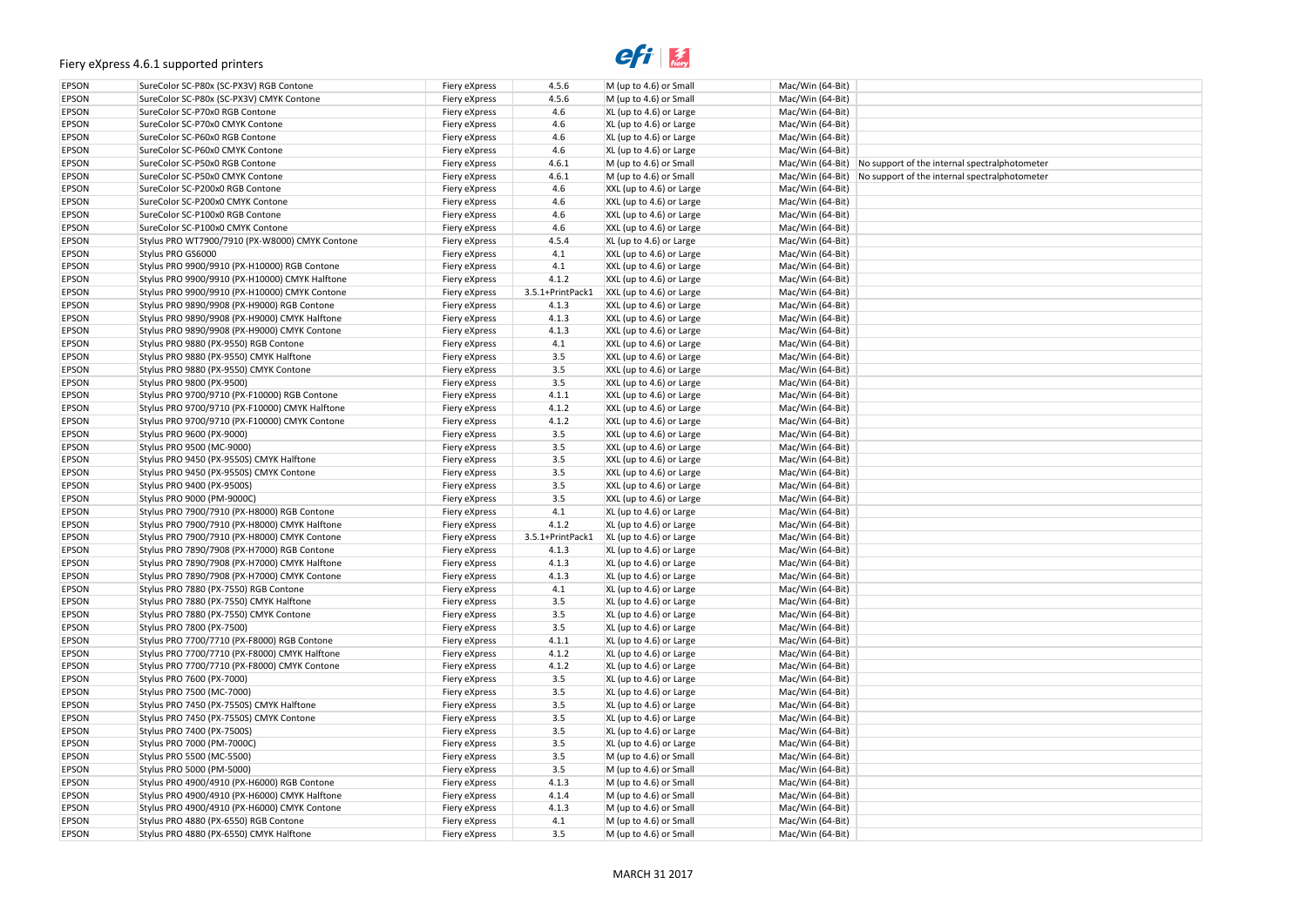# $e$ *fi*  $\frac{1}{\text{f}}$

| version 5 |  |
|-----------|--|
|           |  |
|           |  |
|           |  |
|           |  |
|           |  |
|           |  |
|           |  |
|           |  |
|           |  |
|           |  |
|           |  |
|           |  |
|           |  |
|           |  |
|           |  |
|           |  |
|           |  |
|           |  |
|           |  |
|           |  |
|           |  |
|           |  |
|           |  |
|           |  |
|           |  |
|           |  |
|           |  |
|           |  |
|           |  |
|           |  |
|           |  |
|           |  |
|           |  |
|           |  |
|           |  |
|           |  |
|           |  |
|           |  |
|           |  |
|           |  |
|           |  |
|           |  |
|           |  |
|           |  |
|           |  |
|           |  |
|           |  |
|           |  |
|           |  |
|           |  |

| EPSON | Stylus PRO 4880 (PX-6550) CMYK Contone            | Fiery eXpress                  | 3.5              | M (up to 4.6) or Small          | Mac/Win (64-Bit) |                                                          |
|-------|---------------------------------------------------|--------------------------------|------------------|---------------------------------|------------------|----------------------------------------------------------|
| EPSON | Stylus PRO 4800 (PX-6500)                         | Fiery eXpress                  | 3.5              | M (up to 4.6) or Small          | Mac/Win (64-Bit) |                                                          |
| EPSON | Stylus PRO 4450 (PX-6250S) CMYK Halftone          | Fiery eXpress                  | 3.5              | M (up to 4.6) or Small          | Mac/Win (64-Bit) |                                                          |
| EPSON | Stylus PRO 4450 (PX-6250S) CMYK Contone           | Fiery eXpress                  | 3.5              | M (up to 4.6) or Small          | Mac/Win (64-Bit) |                                                          |
| EPSON | Stylus PRO 4400 (PX-6200S)                        | Fiery eXpress                  | 3.5              | M (up to 4.6) or Small          | Mac/Win (64-Bit) |                                                          |
| EPSON | Stylus PRO 4000 (PX-6000)                         | Fiery eXpress                  | $3.5\,$          | M (up to 4.6) or Small          | Mac/Win (64-Bit) |                                                          |
| EPSON | Stylus PRO 3880/3885/3890 (PX-5002) RGB Contone   | Fiery eXpress                  | 4.1.2            | M (up to 4.6) or Small          | Mac/Win (64-Bit) |                                                          |
| EPSON | Stylus PRO 3880/3885/3890 (PX-5002) CMYK Halftone | Fiery eXpress                  | 4.1.2            | M (up to 4.6) or Small          | Mac/Win (64-Bit) |                                                          |
| EPSON | Stylus PRO 3880/3885/3890 (PX-5002) CMYK Contone  | Fiery eXpress                  | 4.1.2            | M (up to 4.6) or Small          | Mac/Win (64-Bit) |                                                          |
| EPSON | Stylus PRO 3800 (PX-5800) RGB Contone             | Fiery eXpress                  | 4.1.2            | M (up to 4.6) or Small          | Mac/Win (64-Bit) |                                                          |
| EPSON | Stylus PRO 3800 (PX-5800) CMYK Halftone           | Fiery eXpress                  | 3.5              | M (up to 4.6) or Small          |                  | Mac/Win (64-Bit) Mac support discontinued with version 5 |
| EPSON | Stylus PRO 3800 (PX-5800) CMYK Contone            | Fiery eXpress                  | 3.5              | M (up to 4.6) or Small          | Win              |                                                          |
| EPSON | Stylus PRO 11880 (PX-20000) RGB Contone           | Fiery eXpress                  | 4.1              | XXL (up to 4.6) or Large        | Mac/Win (64-Bit) |                                                          |
| EPSON | Stylus PRO 11880 (PX-20000) CMYK Contone          | Fiery eXpress                  | 3.5              | XXL (up to 4.6) or Large        | Mac/Win (64-Bit) |                                                          |
| EPSON | Stylus PRO 10600 (PX-10000)                       | Fiery eXpress                  | 3.5              | XXL (up to 4.6) or Large        | Mac/Win (64-Bit) |                                                          |
| EPSON | Stylus PRO 10000/10600 Photo Dye (PM-10000C)      | Fiery eXpress                  | 3.5              | XXL (up to 4.6) or Large        | Mac/Win (64-Bit) |                                                          |
| EPSON | Stylus PRO 10000/10600 ColorFast (MC-10000)       | Fiery eXpress                  | 3.5              | XXL (up to 4.6) or Large        | Mac/Win (64-Bit) |                                                          |
| EPSON | Stylus Photo R3000 (PX-5V) RGB Contone            | Fiery eXpress                  | 4.1.4            | M (up to 4.6) or Small          | Mac/Win (64-Bit) |                                                          |
| EPSON | Stylus Photo R2880 (PX-5600) RGB Contone          | Fiery eXpress                  | 4.1              | M (up to 4.6) or Small          | Mac/Win (64-Bit) |                                                          |
| EPSON | Stylus Photo R2400 (PX-5500)                      | Fiery eXpress                  | 3.5              | M (up to 4.6) or Small          | Mac/Win (64-Bit) |                                                          |
| EPSON | Stylus Photo 2100/2200 (PM-4000PX)                | Fiery eXpress                  | 3.5              | M (up to 4.6) or Small          | Mac/Win (64-Bit) |                                                          |
| EPSON | Stylus Color 3000 (MJ-8000C)                      | Fiery eXpress                  | 3.5              | M (up to 4.6) or Small          | Mac/Win (64-Bit) |                                                          |
| EPSON | Stylus Color 1520 (MJ-6000C)                      |                                | $3.5\,$          | M (up to 4.6) or Small          | Mac/Win (64-Bit) |                                                          |
| EPSON | AcuLaser C9200 (LP-S7500)                         | Fiery eXpress<br>Fiery eXpress | 4.1              | M (up to 4.6) or Small          | Win              |                                                          |
| EPSON | AcuLaser 8600 (LP-8800C)                          |                                | $3.5\,$          |                                 | Win              |                                                          |
|       |                                                   | Fiery eXpress                  | $3.5\,$          | M (up to 4.6) or Small          | Win              |                                                          |
| EPSON | AcuLaser 8500 (LP-8500C/LP-8300C)                 | Fiery eXpress                  |                  | M (up to 4.6) or Small          |                  |                                                          |
| ΗP    | PhotoSmart Pro B9180                              | Fiery eXpress                  | 3.5              | M (up to 4.6) or Small          | Mac/Win (64-Bit) |                                                          |
| ΗP    | LaserJet 9500hdn PostScript                       | Fiery eXpress                  | 4.1              | M (up to 4.6) or Small          | Mac/Win (64-Bit) |                                                          |
| ΗP    | Designjet Z6800 RGB Contone                       | Fiery eXpress                  | 4.5.6            | XXL (up to 4.6) or Large        | Mac/Win (64-Bit) |                                                          |
| ΗP    | Designjet Z6800 CMYK Contone                      | Fiery eXpress                  | 4.5.6            | XXL (up to 4.6) or Large        | Mac/Win (64-Bit) |                                                          |
| ΗP    | Designjet Z6600 RGB Contone                       | Fiery eXpress                  | 4.5.6            | XXL (up to 4.6) or Large        | Mac/Win (64-Bit) |                                                          |
| ΗP    | Designjet Z6600 CMYK Contone                      | Fiery eXpress                  | 4.5.6            | XXL (up to 4.6) or Large        | Mac/Win (64-Bit) |                                                          |
| ΗP    | Designjet Z6200 RGB Contone                       | Fiery eXpress                  | 4.1.4            | XXL (up to 4.6) or Large        | Mac/Win (64-Bit) |                                                          |
| ΗP    | Designjet Z6200 CMYK Contone                      | Fiery eXpress                  | 4.1.4            | XXL (up to 4.6) or Large        | Mac/Win (64-Bit) |                                                          |
| ΗP    | Designjet Z6100/Z6100ps Halftone                  | Fiery eXpress                  | 3.5              | XXL (up to 4.6) or Large        | Mac/Win (64-Bit) |                                                          |
| ΗP    | Designjet Z6100/Z6100ps CMYK Contone              | Fiery eXpress                  | 3.5              | XXL (up to 4.6) or Large        | Mac/Win (64-Bit) |                                                          |
| ΗP    | Designjet Z5400 RGB Contone                       | Fiery eXpress                  | 4.1.3            | XXL (up to 4.6) or Large        | Mac/Win (64-Bit) |                                                          |
| ΗP    | Designjet Z5200 RGB Contone                       | Fiery eXpress                  | 4.1.3            | XXL (up to 4.6) or Large        | Mac/Win (64-Bit) |                                                          |
| ΗP    | Designjet Z5200 CMYK Halftone                     | Fiery eXpress                  | 4.1.3            | XXL (up to 4.6) or Large        | Mac/Win (64-Bit) |                                                          |
| ΗP    | Designjet Z5200 CMYK Contone                      | Fiery eXpress                  | 4.1.3            | XXL (up to 4.6) or Large        | Mac/Win (64-Bit) |                                                          |
| ΗP    | Designjet Z3200/Z3200ps Halftone                  | Fiery eXpress                  | 3.5.1+PrintPack2 | $XL / XLL$ (up to 4.6) or Large | Mac/Win (64-Bit) |                                                          |
| ΗP    | Designjet Z3200 RGB Contone                       | Fiery eXpress                  | 3.5.1+PrintPack2 | $XL / XLL$ (up to 4.6) or Large | Mac/Win (64-Bit) |                                                          |
| ΗP    | Designjet Z3100ps CMYK Contone                    | Fiery eXpress                  | 3.5              | $XL / XL (up to 4.6)$ or Large  | Mac/Win (64-Bit) |                                                          |
| ΗP    | Designjet Z3100                                   | Fiery eXpress                  | 3.5              | XL / XLL (up to 4.6) or Large   | Mac/Win (64-Bit) |                                                          |
| ΗP    | Designjet Z2100 Halftone                          | Fiery eXpress                  | 3.5              | XL / XLL (up to 4.6) or Large   | Mac/Win (64-Bit) |                                                          |
| ΗP    | Designjet Z2100 CMYK Contone                      | Fiery eXpress                  | 3.5              | $XL / XLL$ (up to 4.6) or Large | Mac/Win (64-Bit) |                                                          |
| ΗP    | Designjet T7100 RGB Contone                       | Fiery eXpress                  | 4.5.2            | XXL (up to 4.6) or Large        | Mac/Win (64-Bit) |                                                          |
| ΗP    | Designjet T7100 CMYK Contone                      | Fiery eXpress                  | 4.5.2            | XXL (up to 4.6) or Large        | Mac/Win (64-Bit) |                                                          |
| ΗP    | Designjet T610 CMYK Contone                       | Fiery eXpress                  | 3.5              | XL / XLL (up to 4.6) or Large   | Mac/Win (64-Bit) |                                                          |
| ΗP    | Designjet T1120/1120ps CMYK Contone               | Fiery eXpress                  | 3.5.1+PrintPack3 | $XL / XLL$ (up to 4.6) or Large | Mac/Win (64-Bit) |                                                          |
| ΗP    | Designjet T1100/1100ps CMYK Contone               | Fiery eXpress                  | 3.5              | $XL / XLL$ (up to 4.6) or Large | Mac/Win (64-Bit) |                                                          |
| ΗP    | Designjet 9000s                                   | Fiery eXpress                  | 3.5              | XXL (up to 4.6) or Large        | Mac/Win (64-Bit) |                                                          |
| ΗP    | Designjet 90                                      | Fiery eXpress                  | 3.5              | M (up to 4.6) or Small          | Mac/Win (64-Bit) |                                                          |
| ΗP    | Designjet 8000s                                   | Fiery eXpress                  | 3.5              | XXL (up to 4.6) or Large        | Mac/Win (64-Bit) |                                                          |
| ΗP    | Designjet 800                                     | Fiery eXpress                  | 3.5              | XL / XLL (up to 4.6) or Large   | Mac/Win (64-Bit) |                                                          |
| ΗP    | Designjet 5500 (incl. SpinJet support)            | Fiery eXpress                  | 3.5              | XXL (up to 4.6) or Large        | Mac/Win (64-Bit) |                                                          |
| ΗP    | Designjet 510                                     | Fiery eXpress                  | 4.1              | XL / XLL (up to 4.6) or Large   | Mac/Win (64-Bit) |                                                          |
| ΗP    | Designjet 5000                                    | Fiery eXpress                  | 3.5              | XXL (up to 4.6) or Large        | Mac/Win (64-Bit) |                                                          |
| ΗP    | Designjet 500                                     | Fiery eXpress                  | 3.5              | XL / XLL (up to 4.6) or Large   | Mac/Win (64-Bit) |                                                          |
|       |                                                   |                                |                  |                                 |                  |                                                          |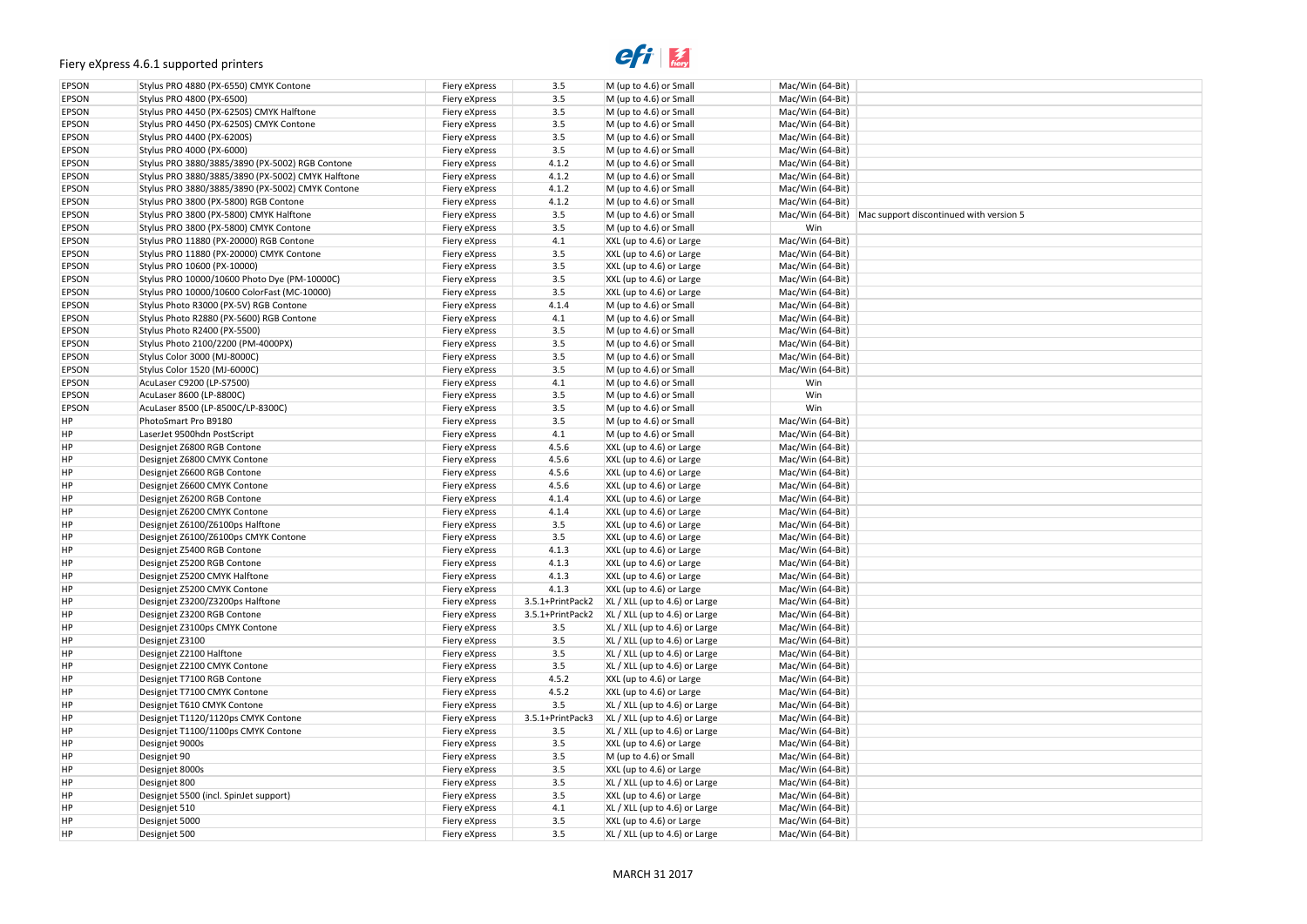### $e$ <sup>1</sup>

| ort |  |
|-----|--|
|     |  |
|     |  |
|     |  |
|     |  |
|     |  |
|     |  |
|     |  |
|     |  |
|     |  |
| ort |  |
|     |  |
|     |  |
|     |  |
|     |  |
|     |  |
|     |  |
|     |  |
|     |  |
|     |  |
|     |  |
|     |  |
|     |  |

| HP     | Designiet 4520 CMYK Halftone | Fiery eXpress | 4.1     | XXL (up to 4.6) or Large | Mac/Win (64-Bit) |                                                  |
|--------|------------------------------|---------------|---------|--------------------------|------------------|--------------------------------------------------|
| HP     | Designjet 4520 CMYK Contone  | Fiery eXpress | 4.1     | XXL (up to 4.6) or Large | Mac/Win (64-Bit) |                                                  |
| HP     | Designjet 4500 CMYK Halftone | Fiery eXpress | 3.5     | XXL (up to 4.6) or Large | Mac/Win (64-Bit) |                                                  |
| HP     | Designjet 4500 CMYK Contone  | Fiery eXpress | $3.5\,$ | XXL (up to 4.6) or Large | Mac/Win (64-Bit) |                                                  |
| HP     | Designjet 4020 CMYK Halftone | Fiery eXpress | 4.1     | XXL (up to 4.6) or Large | Mac/Win (64-Bit) |                                                  |
| HP     | Designjet 4020 CMYK Contone  | Fiery eXpress | 4.1     | XXL (up to 4.6) or Large | Mac/Win (64-Bit) |                                                  |
| HP     | Designjet 4000 CMYK Halftone | Fiery eXpress | $3.5\,$ | XXL (up to 4.6) or Large | Mac/Win (64-Bit) |                                                  |
| HP     | Designjet 4000 CMYK Contone  | Fiery eXpress | $3.5\,$ | XXL (up to 4.6) or Large | Mac/Win (64-Bit) |                                                  |
| ΗP     | Designjet 30/30N             | Fiery eXpress | $3.5\,$ | M (up to 4.6) or Small   | Mac/Win (64-Bit) |                                                  |
| HP     | Designjet 130/130NR          | Fiery eXpress | $3.5\,$ | XL (up to 4.6) or Large  | Mac/Win (64-Bit) |                                                  |
| HP     | Designjet 120/120NR          | Fiery eXpress | $3.5\,$ | XL (up to 4.6) or Large  | Mac/Win (64-Bit) |                                                  |
| HP     | Designjet 1055               | Fiery eXpress | $3.5\,$ | XXL (up to 4.6) or Large | Mac/Win (64-Bit) |                                                  |
| HP     | Designjet 1050               | Fiery eXpress | $3.5\,$ | XXL (up to 4.6) or Large | Mac/Win (64-Bit) |                                                  |
| HP     | Designjet 10000s             | Fiery eXpress | $3.5\,$ | XXL (up to 4.6) or Large | Mac/Win (64-Bit) |                                                  |
| HP     | Designjet 10/20/50 PS        | Fiery eXpress | $3.5\,$ | M (up to 4.6) or Small   | Mac/Win (64-Bit) |                                                  |
| HP     | Color LaserJet 9500          | Fiery eXpress | $3.5\,$ | M (up to 4.6) or Small   | Win (32-Bit)     |                                                  |
| HP     | Color LaserJet 5550          | Fiery eXpress | $3.5\,$ | M (up to 4.6) or Small   | Win (32-Bit)     |                                                  |
| HP     | Color LaserJet 5500          | Fiery eXpress | $3.5\,$ | M (up to 4.6) or Small   | Win (32-Bit)     |                                                  |
| Kodak  | Matchprint ProofPro 2610     | Fiery eXpress | $3.5\,$ | XL (up to 4.6) or Large  | Win (32-Bit)     |                                                  |
| Kodak  | Kodak 1200i                  | Fiery eXpress | $3.5\,$ | XXL (up to 4.6) or Large | Win (32-Bit)     |                                                  |
| Mimaki | JV5-320S                     | Fiery eXpress | $3.5\,$ | XXL (up to 4.6) or Large | Win              |                                                  |
| Mimaki | JV5-260S                     | Fiery eXpress | $3.5\,$ | XXL (up to 4.6) or Large | Win              |                                                  |
| Mimaki | JV5-160S                     | Fiery eXpress | $3.5\,$ | XXL (up to 4.6) or Large | Win              |                                                  |
| Mimaki | JV5-130S                     | Fiery eXpress | $3.5\,$ | XXL (up to 4.6) or Large | Win              |                                                  |
| Mimaki | JV4-180                      | Fiery eXpress | 4.1     | XXL (up to 4.6) or Large | Win              |                                                  |
| Mimaki | JV4-160                      | Fiery eXpress | 4.1     | XXL (up to 4.6) or Large | Win              |                                                  |
| Mimaki | JV4-130                      | Fiery eXpress | 4.1     | XXL (up to 4.6) or Large | Win              |                                                  |
| Mimaki | JV3-75SPII                   | Fiery eXpress | $3.5\,$ | XXL (up to 4.6) or Large | Win              |                                                  |
| Mimaki | JV33-260                     | Fiery eXpress | 4.1.2   | XXL (up to 4.6) or Large | Win              |                                                  |
| Mimaki | JV33-160                     | Fiery eXpress | 4.1     | XXL (up to 4.6) or Large | Win              | No support for silver ink                        |
| Mimaki | JV33-130                     | Fiery eXpress | 4.1     | XXL (up to 4.6) or Large | Win              | No support for silver ink                        |
| Mimaki | JV3-250SP                    | Fiery eXpress | 3.5     | XXL (up to 4.6) or Large | Win              |                                                  |
| Mimaki | JV3-160SP                    | Fiery eXpress | 3.5     | XXL (up to 4.6) or Large | Win              |                                                  |
| Mimaki | JV3-160S                     | Fiery eXpress | 3.5     | XXL (up to 4.6) or Large | Win              |                                                  |
| Mimaki | JV3-130SPII                  | Fiery eXpress | 3.5     | XXL (up to 4.6) or Large | Win              |                                                  |
| Mimaki | JV3-130SL                    | Fiery eXpress | $3.5\,$ | XXL (up to 4.6) or Large | Win              |                                                  |
| Mimaki | JV3-130S                     | Fiery eXpress | $3.5\,$ | XXL (up to 4.6) or Large | Win              |                                                  |
| Mutoh  | ValueJet 2628TD              | Fiery eXpress | 4.5.2   | XXL (up to 4.6) or Large | Mac/Win (64-Bit) |                                                  |
| Mutoh  | ValueJet 2606                | Fiery eXpress | 4.1     | XXL (up to 4.6) or Large | Mac/Win (64-Bit) |                                                  |
| Mutoh  | ValueJet 1638W (US)          | Fiery eXpress | 4.5.2   | XXL (up to 4.6) or Large | Mac/Win (64-Bit) |                                                  |
| Mutoh  | ValueJet 1638W (EMEA)        | Fiery eXpress | 4.5.2   | XXL (up to 4.6) or Large | Mac/Win (64-Bit) |                                                  |
| Mutoh  | ValueJet 1638 (US)           | Fiery eXpress | 4.5.2   | XXL (up to 4.6) or Large | Mac/Win (64-Bit) |                                                  |
| Mutoh  | ValueJet 1638 (EMEA)         | Fiery eXpress | 4.5.2   | XXL (up to 4.6) or Large | Mac/Win (64-Bit) |                                                  |
| Mutoh  | ValueJet 1628TD              | Fiery eXpress | 4.5.2   | XXL (up to 4.6) or Large | Mac/Win (64-Bit) |                                                  |
| Mutoh  | ValueJet 1624                | Fiery eXpress | 4.5.2   | XXL (up to 4.6) or Large |                  | Mac/Win (64-Bit)   No measurement device support |
| Mutoh  | ValueJet 1618 rev. B         | Fiery eXpress | 4.1     | XXL (up to 4.6) or Large | Mac/Win (64-Bit) |                                                  |
| Mutoh  | ValueJet 1614                | Fiery eXpress | 4.1     | XXL (up to 4.6) or Large | Mac/Win (64-Bit) |                                                  |
| Mutoh  | ValueJet 1608 HA             | Fiery eXpress | 4.1     | XXL (up to 4.6) or Large | Mac/Win (64-Bit) |                                                  |
| Mutoh  | ValueJet 1604W               | Fiery eXpress | 4.1     | XXL (up to 4.6) or Large | Mac/Win (64-Bit) |                                                  |
| Mutoh  | ValueJet 1604                | Fiery eXpress | 4.1     | XXL (up to 4.6) or Large | Mac/Win (64-Bit) |                                                  |
| Mutoh  | ValueJet 1324                | Fiery eXpress | 4.5.2   | XXL (up to 4.6) or Large |                  | Mac/Win (64-Bit)   No measurement device support |
|        | ValueJet 1304                |               | 4.1     |                          |                  |                                                  |
| Mutoh  |                              | Fiery eXpress |         | XXL (up to 4.6) or Large | Mac/Win (64-Bit) |                                                  |
| Mutoh  | ValueJet 1204                | Fiery eXpress | 4.1     | XXL (up to 4.6) or Large | Mac/Win (64-Bit) |                                                  |
| Mutoh  | SpitFire 90 Extreme          | Fiery eXpress | 3.5     | XXL (up to 4.6) or Large | Mac/Win (64-Bit) |                                                  |
| Mutoh  | SpitFire 65 Extreme          | Fiery eXpress | 3.5     | XXL (up to 4.6) or Large | Mac/Win (64-Bit) |                                                  |
| Mutoh  | SpitFire 100 Extreme         | Fiery eXpress | 3.5     | XXL (up to 4.6) or Large | Mac/Win (64-Bit) |                                                  |
| Mutoh  | Rockhopper III 90 Extreme    | Fiery eXpress | 4.1     | XXL (up to 4.6) or Large | Mac/Win (64-Bit) |                                                  |
| Mutoh  | Rockhopper III 65 Extreme    | Fiery eXpress | 4.1     | XXL (up to 4.6) or Large | Mac/Win (64-Bit) |                                                  |
| Mutoh  | FalconII RJ-8000/87          | Fiery eXpress | 3.5     | XXL (up to 4.6) or Large | Mac/Win (64-Bit) |                                                  |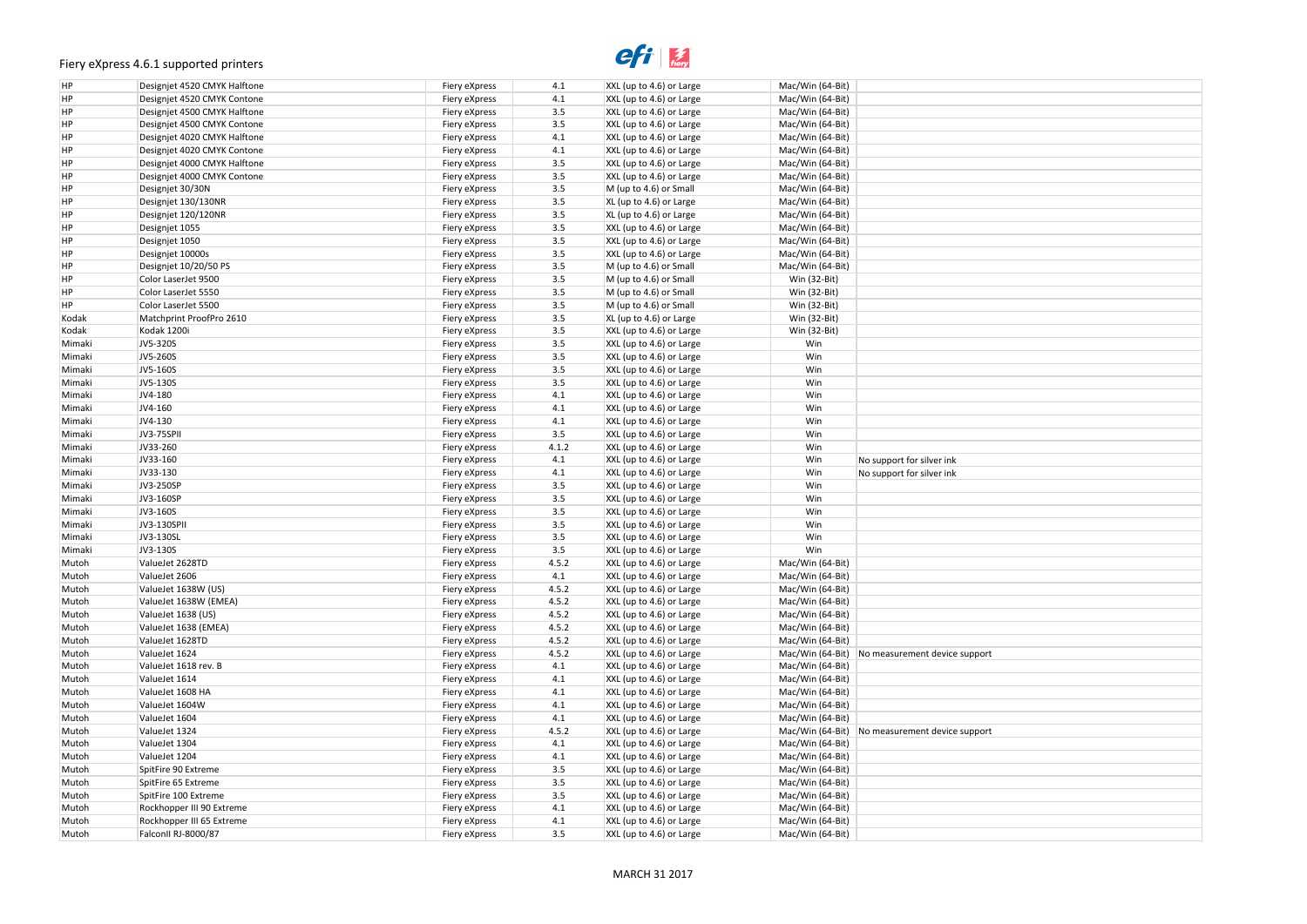### $e$ <sup>1</sup>

| Mutoh     | FalconII RJ-8000/64         | Fiery eXpress | 3.5     | XXL (up to 4.6) or Large                | Mac/Win (64-Bit) |                                          |
|-----------|-----------------------------|---------------|---------|-----------------------------------------|------------------|------------------------------------------|
| Mutoh     | FalconII RJ-8000/50         | Fiery eXpress | 3.5     | XXL (up to 4.6) or Large                | Mac/Win (64-Bit) |                                          |
| Mutoh     | Blizzard 90                 | Fiery eXpress | 4.1     | XXL (up to 4.6) or Large                | Mac/Win (64-Bit) |                                          |
| Mutoh     | Blizzard 65                 | Fiery eXpress | 4.1     | XXL (up to 4.6) or Large                | Mac/Win (64-Bit) |                                          |
| OKI       | ES9431                      | Fiery eXpress | 4.5.5   | OKI Option (up to 4.6) or OKI Small     | Mac/Win (64-Bit) |                                          |
| OKI       | ES9420WT (Multilevel)       | Fiery eXpress | 4.5.3   | OKI Option (up to 4.6) or OKI Small     | Mac/Win (64-Bit) |                                          |
| OKI       | ES9410dn (Multilevel)       | Fiery eXpress | 4.1     | OKI Option (up to 4.6) or OKI Small     | Mac/Win (64-Bit) |                                          |
| OKI       | ES8441                      | Fiery eXpress | 4.5.3   | M / OKI Option (up to 4.6) or OKI Small | Mac/Win (64-Bit) |                                          |
| OKI       | ES7411WT                    | Fiery eXpress | 4.5.3   | OKI Option (up to 4.6) or OKI Small     | Mac/Win (64-Bit) |                                          |
| OKI       | ES3640a3 (Multilevel)       | Fiery eXpress | 4.1     | OKI Option (up to 4.6) or OKI Small     | Mac/Win (64-Bit) |                                          |
| OKI       | C9655 (1-Bit & Multilevel)  | Fiery eXpress | 4.5     | OKI Option (up to 4.6) or OKI Small     | Mac/Win (64-Bit) |                                          |
| OKI       | C9650 (1-Bit & Multilevel)  | Fiery eXpress | 4.1     | OKI Option (up to 4.6) or OKI Small     | Mac/Win (64-Bit) |                                          |
| OKI       | C9600 (1-Bit support only)  | Fiery eXpress | 4.1     | OKI Option (up to 4.6) or OKI Small     | Mac/Win (64-Bit) |                                          |
| OKI       | C9600 (1-Bit & Multilevel)  | Fiery eXpress | 4.1     | OKI Option (up to 4.6) or OKI Small     | Mac/Win (64-Bit) |                                          |
| OKI       | C9500                       |               | 4.1     | M / OKI Option (up to 4.6) or OKI Small | Mac/Win (64-Bit) |                                          |
|           | C931                        | Fiery eXpress |         |                                         |                  |                                          |
| OKI       |                             | Fiery eXpress | 4.5.5   | M / OKI Option (up to 4.6) or OKI Small | Mac/Win (64-Bit) |                                          |
| OKI       | C920WT (1-Bit & Multilevel) | Fiery eXpress | 4.5.3   | OKI Option (up to 4.6) or OKI Small     | Mac/Win (64-Bit) |                                          |
| OKI       | C910 (1-Bit & Multilevel)   | Fiery eXpress | 4.1     | OKI Option (up to 4.6) or OKI Small     | Mac/Win (64-Bit) |                                          |
| OKI       | C841                        | Fiery eXpress | 4.5.3   | M / OKI Option (up to 4.6) or OKI Small | Mac/Win (64-Bit) |                                          |
| OKI       | C711WT                      | Fiery eXpress | 4.5.3   | OKI Option (up to 4.6) or OKI Small     | Mac/Win (64-Bit) |                                          |
| Roland DG | VersaUV LEJ-640             | Fiery eXpress | 4.1.2   | XXL (up to 4.6) or Large                |                  | Mac/Win (64-Bit)   No support for CMYKOV |
| Roland DG | VersaUV LEF-12              | Fiery eXpress | 3.5     | M (up to 4.6) or Small                  | Mac/Win (64-Bit) |                                          |
| Roland DG | VersaArt RS-640s            | Fiery eXpress | 4.5.2   | XXL (up to 4.6) or Large                | Mac/Win (64-Bit) |                                          |
| Roland DG | VersaArt RS-640 FPG2        | Fiery eXpress | 4.5.2   | XXL (up to 4.6) or Large                | Mac/Win (64-Bit) |                                          |
| Roland DG | VersaArt RS-640             | Fiery eXpress | 4.5.2   | XXL (up to 4.6) or Large                | Mac/Win (64-Bit) |                                          |
| Roland DG | VersaArt RS-540s            | Fiery eXpress | 4.5.2   | XXL (up to 4.6) or Large                | Mac/Win (64-Bit) |                                          |
| Roland DG | VersaArt RS-540 FPG2        | Fiery eXpress | 4.5.2   | XXL (up to 4.6) or Large                | Mac/Win (64-Bit) |                                          |
| Roland DG | VersaArt RS-540             | Fiery eXpress | 4.5.2   | XXL (up to 4.6) or Large                | Mac/Win (64-Bit) |                                          |
| Roland DG | SolJet SJ 600               | Fiery eXpress | 4.5.2   | XXL (up to 4.6) or Large                | Mac/Win (64-Bit) |                                          |
| Roland DG | SolJet SJ 500               | Fiery eXpress | 3.5     | XXL (up to 4.6) or Large                | Mac/Win (64-Bit) |                                          |
| Roland DG | SolJet PRO III XJ-740       | Fiery eXpress | 3.5     | XXL (up to 4.6) or Large                | Mac/Win (64-Bit) |                                          |
| Roland DG | SolJet PRO III XJ740        | Fiery eXpress | 4.1.2   | XXL (up to 4.6) or Large                | Mac/Win (64-Bit) |                                          |
| Roland DG | SolJet PRO III XJ-640       | Fiery eXpress | 4.5.2   | XXL (up to 4.6) or Large                | Mac/Win (64-Bit) |                                          |
| Roland DG | SolJet PRO III XJ640        | Fiery eXpress | 4.1.2   | XXL (up to 4.6) or Large                | Mac/Win (64-Bit) |                                          |
| Roland DG | SolJet PRO III XJ-540       | Fiery eXpress | 4.5.2   | XXL (up to 4.6) or Large                | Mac/Win (64-Bit) |                                          |
| Roland DG | SolJet PRO III XJ540        | Fiery eXpress | 4.1.2   | XXL (up to 4.6) or Large                | Mac/Win (64-Bit) |                                          |
| Roland DG | SolJet PRO II V SJ-1045EX   | Fiery eXpress | 4.5.2   | XXL (up to 4.6) or Large                | Mac/Win (64-Bit) |                                          |
| Roland DG | SolJet PRO II SJ-740        | Fiery eXpress | 4.5.2   | XXL (up to 4.6) or Large                | Mac/Win (64-Bit) |                                          |
| Roland DG | SolJet PRO II SJ-540        | Fiery eXpress | $3.5\,$ | XXL (up to 4.6) or Large                | Mac/Win (64-Bit) |                                          |
| Roland DG | SolJet PRO II SC-540        | Fiery eXpress | 3.5     | XXL (up to 4.6) or Large                | Mac/Win (64-Bit) |                                          |
| Roland DG | Hi-Fi Jet FJ 600            | Fiery eXpress | 4.5.2   | XXL (up to 4.6) or Large                | Mac/Win (64-Bit) |                                          |
| Roland DG | Hi-Fi Jet FJ 540            | Fiery eXpress | 3.5     | XXL (up to 4.6) or Large                | Mac/Win (64-Bit) |                                          |
| Roland DG | Hi-Fi Jet FJ 500            | Fiery eXpress | 3.5     | XXL (up to 4.6) or Large                | Mac/Win (64-Bit) |                                          |
| Roland DG | Hi-Fi Jet FJ 400            | Fiery eXpress | 3.5     | XXL (up to 4.6) or Large                | Mac/Win (64-Bit) |                                          |
| Roland DG | Hi-Fi Express FP-740        | Fiery eXpress | $3.5\,$ | XXL (up to 4.6) or Large                | Mac/Win (64-Bit) |                                          |
| Roland DG | CammJet CJ 540              | Fiery eXpress | 3.5     | XXL (up to 4.6) or Large                | Mac/Win (64-Bit) |                                          |
| Seiko/OKI | ColorPainter H-74s          | Fiery eXpress | 4.1.2   | XXL (up to 4.6) or Large                | Mac/Win (64-Bit) |                                          |
| Seiko/OKI | ColorPainter H-104s         | Fiery eXpress | 4.1.2   | XXL (up to 4.6) or Large                | Mac/Win (64-Bit) |                                          |
| Seiko/OKI | ColorPainter 64S (IP-6600)  | Fiery eXpress | 3.5     | XXL (up to 4.6) or Large                | Mac/Win (64-Bit) |                                          |
| Seiko/OKI | ColorPainter 100S (IP-6900) | Fiery eXpress | 3.5     | XXL (up to 4.6) or Large                | Mac/Win (64-Bit) |                                          |
| Xerox     | Phaser 7800 GX              | Fiery eXpress | 4.5.2   | M (up to 4.6) or Small                  | Mac/Win (64-Bit) |                                          |
|           | Phaser 7800 DX              |               | 4.5.2   | M (up to 4.6) or Small                  | Mac/Win (64-Bit) |                                          |
| Xerox     |                             | Fiery eXpress |         |                                         |                  |                                          |
| Xerox     | Phaser 7800 DN              | Fiery eXpress | 4.5.2   | M (up to 4.6) or Small                  | Mac/Win (64-Bit) |                                          |
| Xerox     | Phaser 7760                 | Fiery eXpress | 4.1     | M (up to 4.6) or Small                  | Mac/Win (64-Bit) |                                          |
| Xerox     | Phaser 7500                 | Fiery eXpress | 4.1.3   | M (up to 4.6) or Small                  | Mac/Win (64-Bit) |                                          |
| Xerox     | 8264E                       | Fiery eXpress | 4.1     | XXL (up to 4.6) or Large                | Mac/Win (64-Bit) |                                          |
| Xerox     | 8254E                       | Fiery eXpress | 4.1     | XXL (up to 4.6) or Large                | Mac/Win (64-Bit) |                                          |
| Xerox     | 8390                        | Fiery eXpress | 4.1     | XXL (up to 4.6) or Large                | Mac/Win (64-Bit) |                                          |
| Xerox     | 8365                        | Fiery eXpress | 4.1     | XXL (up to 4.6) or Large                | Mac/Win (64-Bit) |                                          |